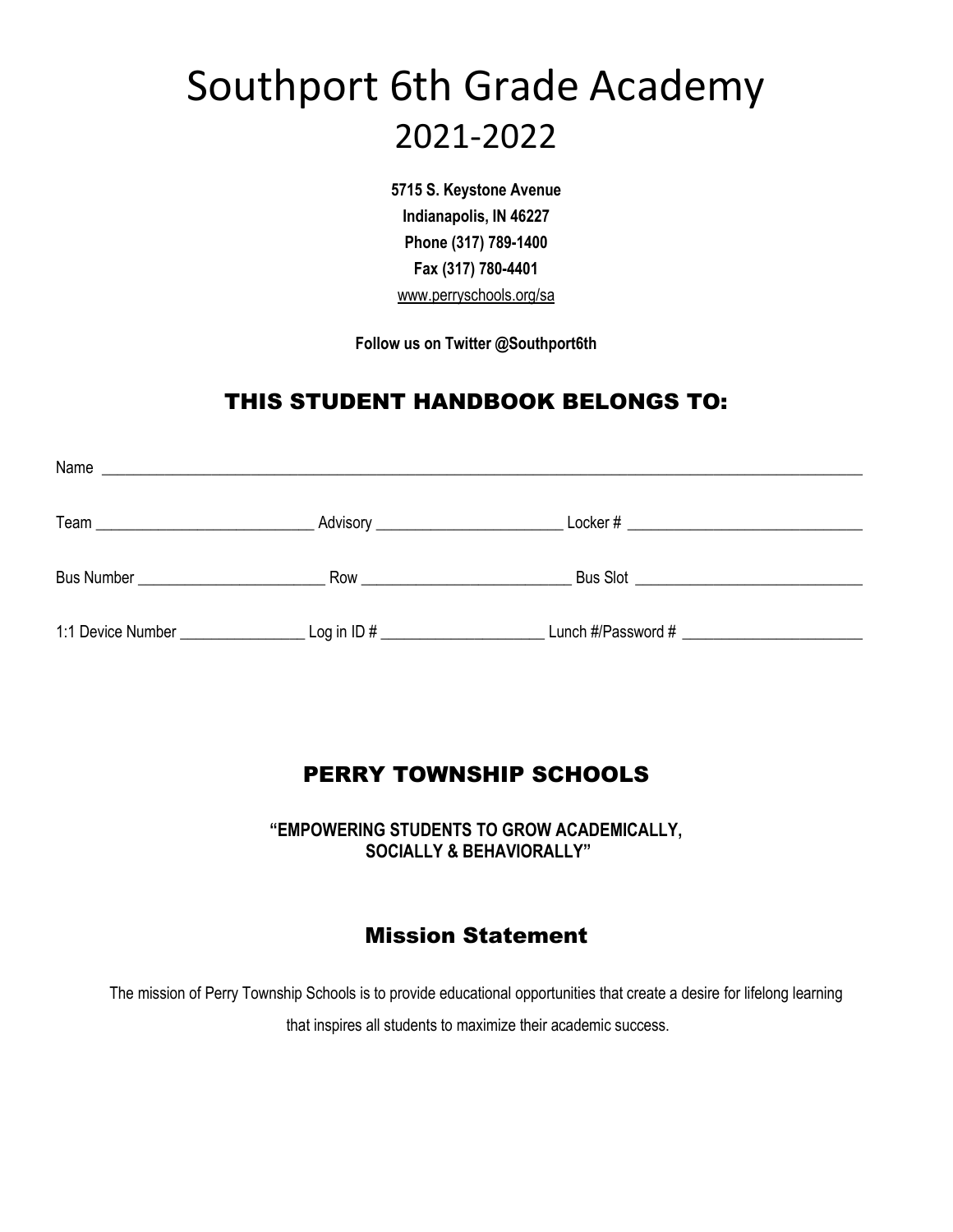# AGENDA - WHY DO WE ISSUE ONE TO EACH STUDENT?

This School Agenda has been designed to help you manage your time and plan your day so that you can take an active part in controlling your academic achievement.

Southport Academy Staff expects every student to:

- **• Bring the agenda to school every day, all classes, and home each evening.**
- **• Keep all pages in the agenda without folding them. Refrain from writing on the covers.**
- **• Purchase a new one if the agenda is lost, stolen, or damaged.**

Teachers will expect students to:

- *•* **Record assignments in their agendas (may be checked).**
- **• Be aware of exactly what the teacher expects and when it is due.**

Everyone can be successful at Southport Academy.

- *•* **Attend regularly, come prepared to learn, and complete your homework.**
- *•* **Listen to adults the first time, without question, and without comment.**

# ADMINISTRATIVE MESSAGE

We would like to welcome you to the 2021 - 2022 school year. We anticipate this year to be one of the most exciting and productive years you have ever had in your educational career. The Student Handbook was developed for your convenience and is an excellent reference. Although it does not contain everything about Southport Academy, it is an excellent guide for information on a wide range of topics.

Students, Southport Academy is **your** school. Adults are here to lead and facilitate your learning while assisting you with decisions that impact the school climate. We encourage you to become involved in the activities at your school. Your participation in a variety of activities will make your experiences at SA more worthwhile. Parents, rarely do students maximize their learning potential when the school and home do not work closely together. The SA staff is committed to working with you to help your child's experiences at Southport Academy be positive and academically rewarding. You are encouraged to promptly communicate with SA staff when you have a question or concern, so we can work together to address the situation. We look forward to sharing the 2021 – 2022 school year with you.

# PROMOTING SUCCESS: HOME – SCHOOL COMMUNICATION

A student's success depends not only upon his/her own efforts, but also upon school and home working together, supporting each other. The key to effective efforts on the part of home and school is communication. However, because academy school students have more teachers each day compared to elementary school, communication sometimes lapses when it doesn't need to. Below are effective ways for parents to promote school and personal success in their children, including communication recommendations.

- 1. For individual classes, always contact that teacher first. Each teacher has a direct telephone line with voicemail and an e-mail account. (First initial, last name, then @perryschools.org).
- 2. Southport Academy's weekly newsletter, The Cardinal Connection, sent by ParentSquare each Friday.
- 3. Check ParentSquare for messages and assignments from teachers.
- 4. Check Skyward for grades.
- 5. Follow us on Twitter @Southport6th.
- 6. Have your child ask his or her teacher to initial the assignments written in the Agenda each day.
- 7. Set up a time to visit your child's class(es).
- 8. Call one of the school counselors, Mrs. Shively at 317-789-1461 or Mrs. Ralston at 317-789-1404, to schedule a conference with his/her teachers.
- 9. Use specific short-term (daily) consequences/rewards to encourage your child's responsibility.
- 10. Use logical consequences. (i.e. they lose their materials they earn the money to pay for new ones.)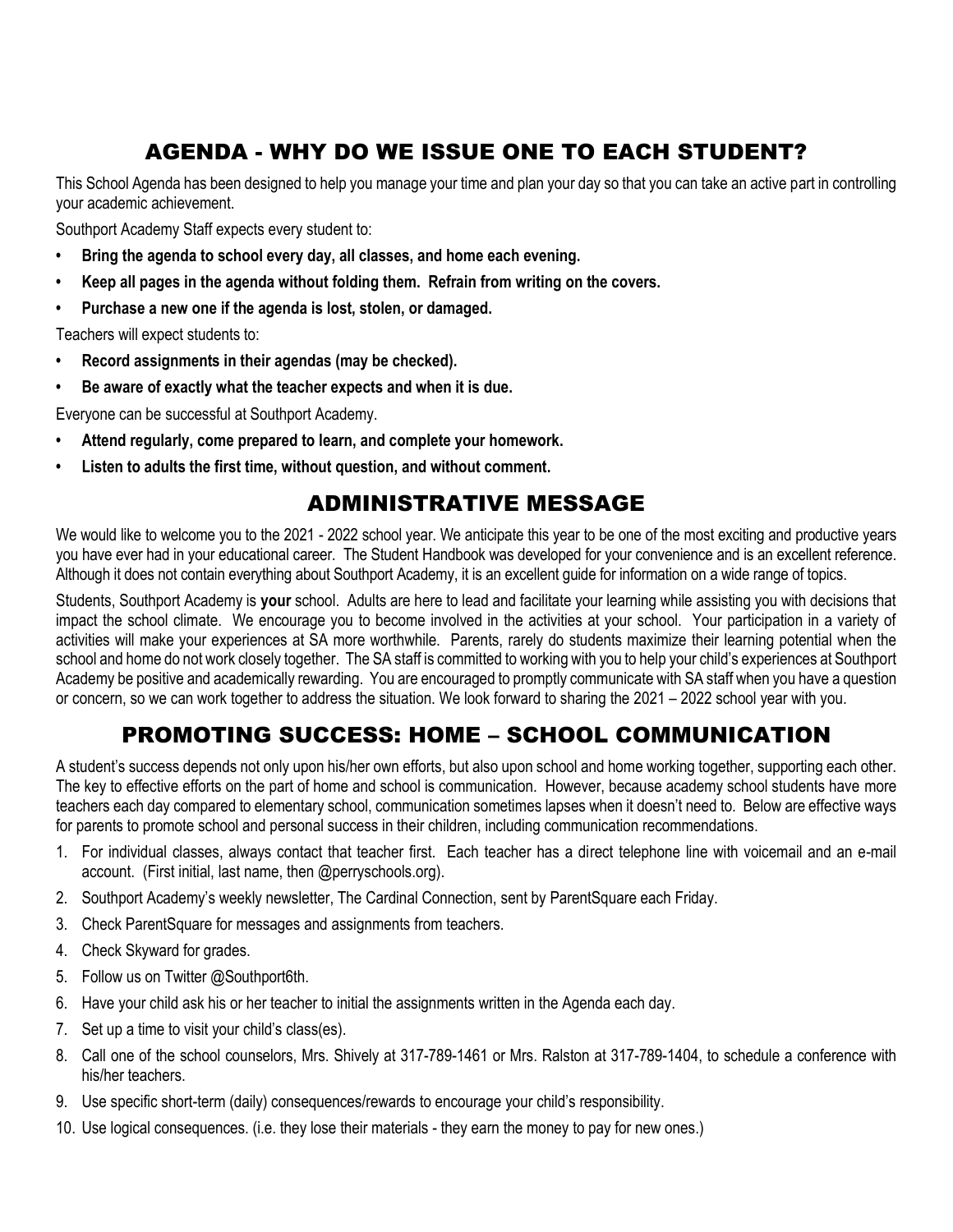Below are step-by-step instructions to navigate your way through the different on-line resources.

### **Canvas**

### *Parents will need to create an account if this is the first-time logging in.*

*Please visit the site below for more instructions:* <http://www.perryschools.org/for-parents/technology-resources/canvas-parent-access/>

### **Once you have created an account, can follow these steps:**

Go t[o www.perryschools.org](http://www.perryschools.org/)

Click the Canvas logo (red circle) in the upper right corner of the home page.

Once into the site, you will see the "Dashboard". This view shows you each course your student is enrolled in.

Click a class to visit the teacher's page.

Each teacher's page will be different, but should have a list of student expectations, tasks, assignments, and contact information. The left side of the screen is the navigation bar. Here you will find quick links to items such as assignments, announcements, and modules.

To visit another course, click "Dashboard" on the far-left hand side of the screen. This will take you back to the view of all courses.

### **E-Funds**

Go to perryschools.org Click on the **blue** section titled for **Parents** Click on **Technology Resources** Click on **e-funds**  Log into e-funds

### **Gradebook**

Click on **Gradebook** (third selection on the left) Click on **underlined grade** to see the assignments that make up that grade **E-mail Notifications of attendance, grades, and/or missing assignments** Click on **Email Notifications** (fourth from bottom on the left) Click on **Change my Notifications** Check appropriate boxes Click **Save**

**Skyward** Go to perryschools.org Click on the **blue** section titled for **Parents** Click on **Technology Resources** Click on **Skyward Parent Portal**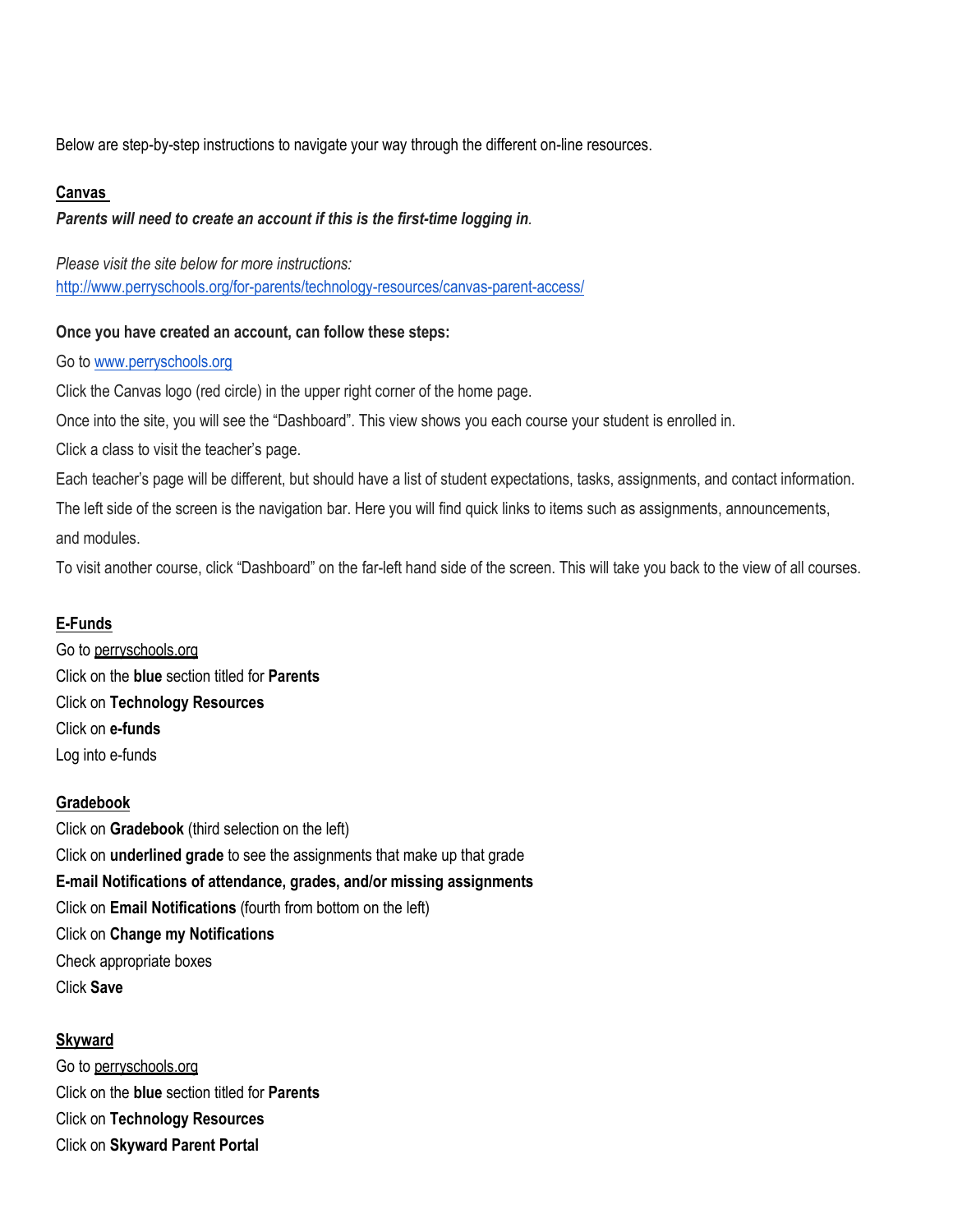### **Student Square**

Go t[o www.perryschools.org](http://www.perryschools.org/)

Click the Parent Square logo (multicolored square) in the upper right corner of the home page.

This will prompt you to login. Sign in with your Google login.

Once into the site, you will see a "newsfeed". This shows you what your teachers, administrators, or coaches have created.

You can comment directly on the post. This comment will be private to just you and the creator.

To check or see direct messages, look on the far-left hand side of the homepage.

There is a "messages" option under the Communication tab. Once you click "messages" you are able to read, send, or reply to any of your teachers, administrators, or coaches.

On the upper far right side of the screen you should see your name. If you click here you will be given a dropdown menu with settings. This is where you can change your notification settings.

### **Parent Square**

*Before creating an account, make sure your address in Skyward is correct.*

### Go to [www.perryschools.org](http://www.perryschools.org/)

Click the Parent Square logo (multicolored square) in the upper right corner of the home page.

This will prompt you to login. You will use the email address that is listed in Skyward.

Once into the site, you will see a "newsfeed". This shows you all the posts your child's teachers, administrators, or coaches have created. You can comment directly on the post. This comment will be private to just you and the creator.

To check or see direct messages, look on the far-left hand side of the homepage. There is a "messages" option under the Communication tab. Once you click "messages" you are able to read, send, or reply to any of the teachers, administrators, or coaches that work with your child.

On the upper far right side of the screen you should see your name. If you click here you will be given a dropdown menu with settings. This is where you can change your notification settings.

### **Update Contact Information**

Click on **Student Information** (second selection on the left)

Click on **Request Change(s) to my Child's Information**

Click on the appropriate request change box to the right

Make changes and click **save**

# CONTACTING A SOUTHPORT ACADEMY STAFF MEMBER

During the school day, incoming calls to staff members will be transferred to their voicemail. If you leave a voicemail, all staff members will make every effort to return your call within 24-48 hours. However, please be understanding if there are circumstances that lengthen the time it takes to have your call returned.

If you are attempting to contact a staff member and are not receiving responses to voicemails or emails, please contact the principal or assistant principal through our front office (317-789-1400) and we will be glad to assist.

# STAFF CONTACT INFORMATION

| <b>Staff Member</b> | <b>Position</b> | Phone | E-Mail |
|---------------------|-----------------|-------|--------|
|---------------------|-----------------|-------|--------|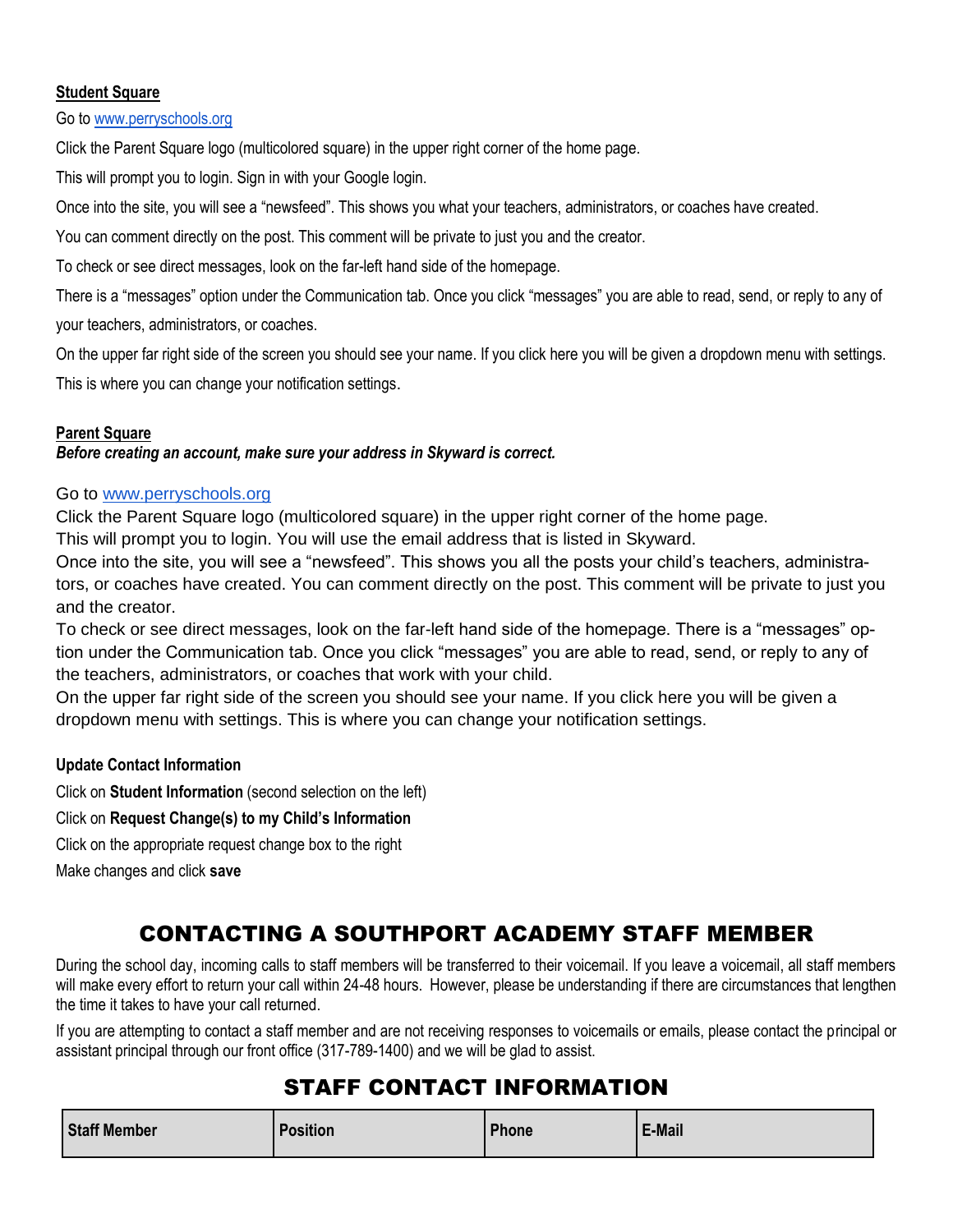| Jason Wiesmann         | Principal                         | 317-789-1400  | jwiesmann@perryschools.org    |  |
|------------------------|-----------------------------------|---------------|-------------------------------|--|
| Stacy O'Brien          | <b>Assistant Principal</b>        | 317-789-1400  | sobrien@perryschools.org      |  |
| Patty Hagenmaier       | <b>Administrative Assistant</b>   | 317-789-1421  | phagenmaier@perryschools.org  |  |
| Angie Van Velse        | Treasurer                         | 317-789-1422  | avanvelse@perryschools.org    |  |
|                        | <b>Student Services Secretary</b> | 317-789-1462  |                               |  |
| <b>Brianne Shively</b> | <b>School Counselor</b>           | 317-789-1461  | bshively@perryschools.org     |  |
| <b>Wendy Ralston</b>   | <b>School Counselor</b>           | 317-789-1404  | wralston@perryschools.org     |  |
|                        | Attendance                        | 317-789-1402  |                               |  |
| <b>Chandra Davis</b>   | Clinic                            | 317-789-1441  | cdavis@perryschools.org       |  |
| Jennifer Wilson        | Cafeteria Manager                 | 317-789-1445  | jwilson@perryschools.org      |  |
|                        | Math/Science                      | $317 - 789 -$ | @perryschools.org             |  |
|                        | LA/SS                             | $317 - 789 -$ | @perryschools.org             |  |
|                        | Discovery/Music                   | $317 - 789 -$ | @perryschools.org             |  |
| Amanda Haberlin        | Girls' PE                         | 317-789-1410  | ahaberlin@perryschools.org    |  |
| Kory Scaringe          | Boys' PE                          | 317-789-1409  | kpscaringe@perryschools.org   |  |
| Jennifer Bastien       | Art                               | 317-789-1486  | jbastien@perryschools.org     |  |
| Lorena Lopez           | World Cultures & Languages        | 317-789-1476  | llopezservin@perryschools.org |  |
| <b>Mitch Mowrer</b>    | Project Lead the Way              | 317-789-1457  | mmowrer@perryschools.org      |  |

# CLOSINGS AND DELAYS

In the event of a delay or closing due to unforeseen circumstances (weather and emergencies), the superintendent will notify every family by telephone through our ParentSquare system. FOR THIS SYSTEM TO BE EFFECTIVE, PARENTS NEED TO KEEP THEIR CONTACT INFORMATION UP TO DATE WITH THE SCHOOL. **Please, do not call the school. The telephone lines are needed for emergency calls.**

# STUDENT TELEPHONE USE

Students will be permitted to use the office telephone for **EMERGENCY** purposes only. Under no circumstance are students to use their personal phones or classroom phones during the school day. Students will not be called out of class to use the phone unless it is an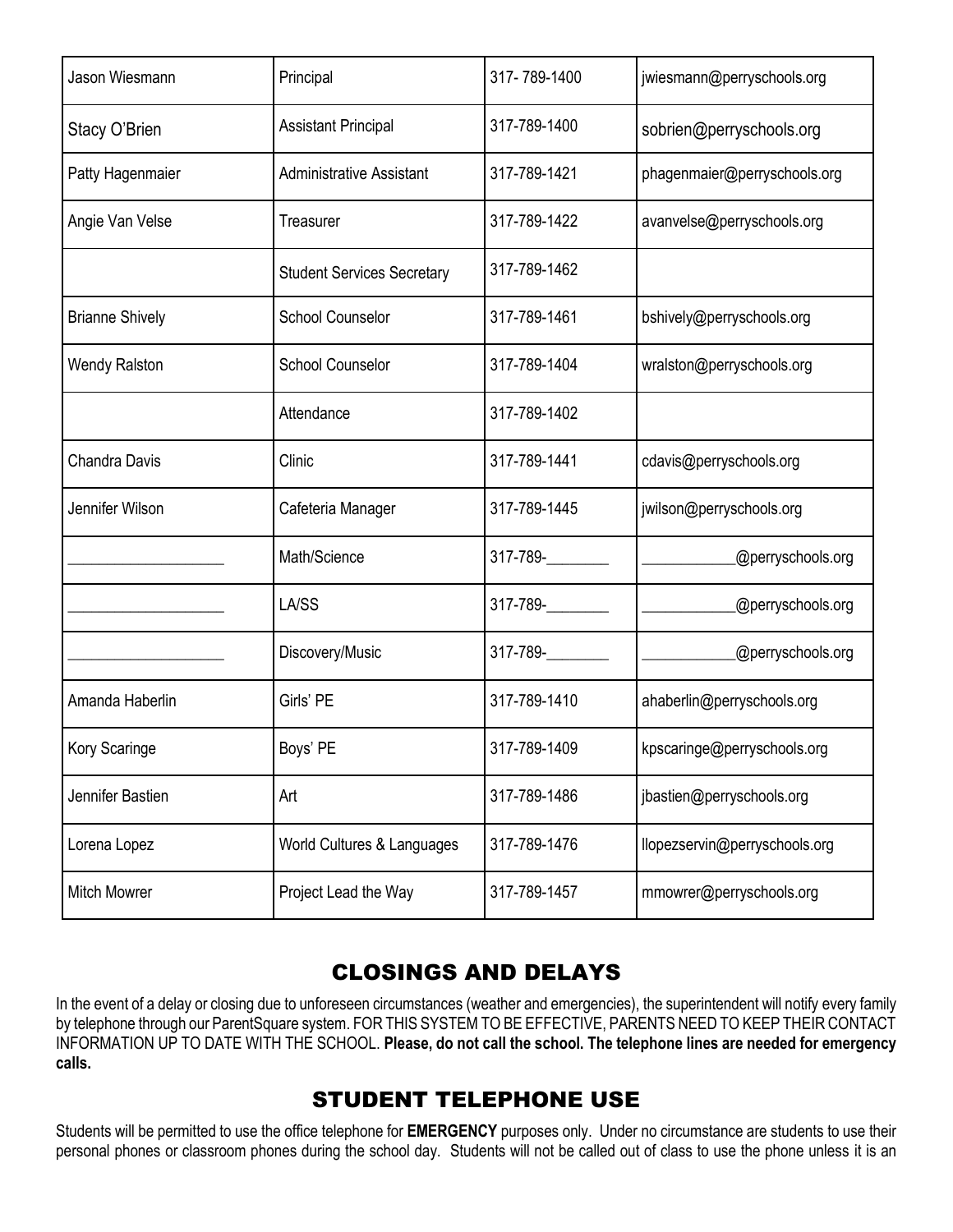emergency. We do not consider forgotten things like: lunch money, books, homework, other school supplies, or staying after school or going home with a friend an emergency. Students must have permission to use the telephone in student services or the main office. Students are to have made prior arrangements for pick up for all after-school activities.

# 2021 - 2022 SCHOOL CALENDAR

### **FIRST SEMESTER**

| July 22, 2021  (Thursday)        |  |
|----------------------------------|--|
|                                  |  |
|                                  |  |
|                                  |  |
| September 30  (Friday)           |  |
| October 11-22  (Monday - Friday) |  |
|                                  |  |
| November 24-26 (Wednesday-Friday |  |
|                                  |  |

| December 20 - 31 (Monday - Friday) |  |
|------------------------------------|--|

### **SECOND SEMESTER**

| January 3, 2022 (Monday) |  |
|--------------------------|--|
| January 17 (Monday)      |  |

| March28 - April 8  (Monday-Friday |  |
|-----------------------------------|--|
|                                   |  |
|                                   |  |

**May 25 ........................................ (Friday) ½ Day Teacher Record Day** 

**Professional Meeting Day (No Students) Professional Day (No Students) Students' First Day Labor Day Holiday End of Grading Period (48 days) October 11-22 ............................ (Monday - Friday) Intersession/Two-Week Break**  $School$  Reconvenes **November 24-26......................... (Wednesday-Friday) Thanksgiving Holiday Last Student Day before Break End Grading Period (42 days) End of 1st Semester (90 days) 1/<sub>2</sub> day Teacher Record Day December 20 - 31....................... (Monday – Friday) Winter Break**

**School Reconvenes Martin Luther King, Jr. Holiday – A Snow Make-Up Day If Needed February 21................................ (Monday) Presidents' Day Holiday–A Snow Make-Up Day March 11..................................... (Friday) End of Grading Period (48 days) March28 - April 8 ....................... (Monday-Friday) Intersession/Two-Week Break School Reconvenes Last Student Day End of Grading Period (42days) End 2nd Semester (90 Days) A Snow Make-Up Day If Needed**

# IMPORTANT SCHOOL EVENTS

### **PICTURES**

Wednesday, July 21<sup>st</sup> (during student orientation Friday, July 30<sup>th</sup> (students who did not attend orientation) Friday, September 10<sup>th</sup> (Picture re-takes) Friday, February 4<sup>th</sup> (Group yearbook pictures) Thursday, April 21<sup>st</sup> (Spring Pictures)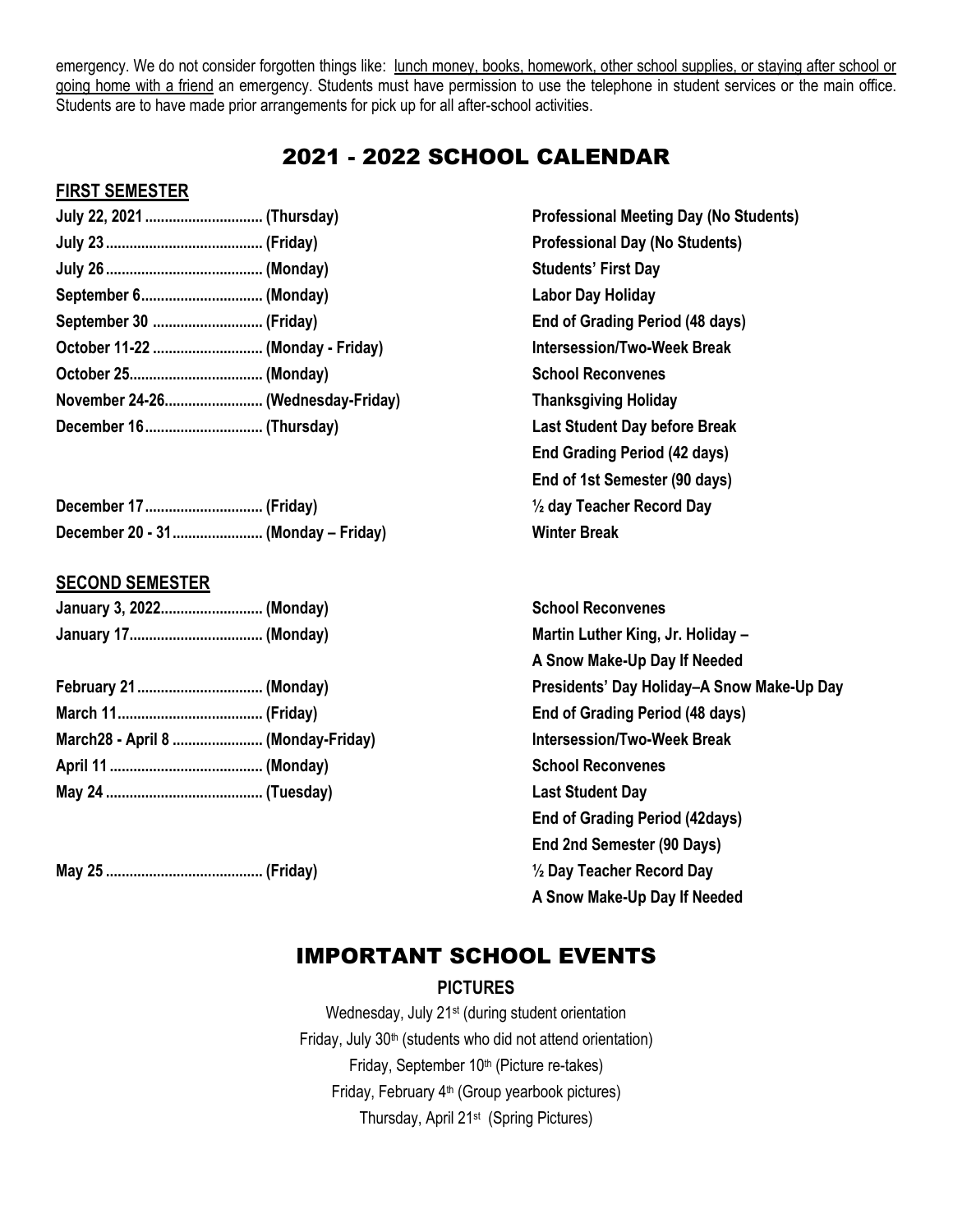### **BACK TO SCHOOL NIGHT**

Wednesday, August 4, 2021 - 6:30 p.m.

### **HEARING SCREENING**

Friday, August 13, 2021

(New students to Perry Township)

### **VISION SCREENING**

Friday, August 13, 2021

### **FAMILY ENGAGEMENT NIGHT**

Wednesday, October 27, 2021 – 6:30 p.m. Wednesday, April 13, 2022

#### **GRANDPARENTS DAY**

Thursday, November 11, 2021

#### **VETERAN'S DAY CELEBRATION**

Thursday, November 11, 2021

### **BAND PERFORMANCES**

Dress Rehearsal Tuesday, November 30, 2021 (pick up time 4:30 p.m.)

**Performance** 

Thursday, December 2, 2021 – 5:30 p.m.

January 29, 2022 – ISMA Solo & Ensemble Contest (Select Students)

Friday, February 11, 2022– Guest Artist Jeff Coffin

#### Dress Rehearsal

Tuesday, May 17, 2022 (pick up time 4:30 p.m.)

### **Performance**

Thursday, May 19, 2022 – 5:30 p.m.

### **CHOIR PERFORMANCES**

Thursday, November 11, 2021 – 6:30 pm Thursday, May 12, 2022 – 6:30 pm

### **ORCHESTRA PERFORMANCES**

December 14, 2021 – 6:00 pm May 11, 2022 – 6:00 p.m.

### **SOUTHPORT ACADEMY HONOR AWARDS**

Tuesday, May 17, 2022

### **LOCKER CLEAN OUT/LOST AND FOUND DONATED**

Friday, October 8, 2021 Thursday, December 16, 2021 Friday, March 25, 2022 Tuesday, May 24, 2022

### **MID TERM GRADE REPORTS**

Friday, September 3, 2021 Friday, November 19, 2021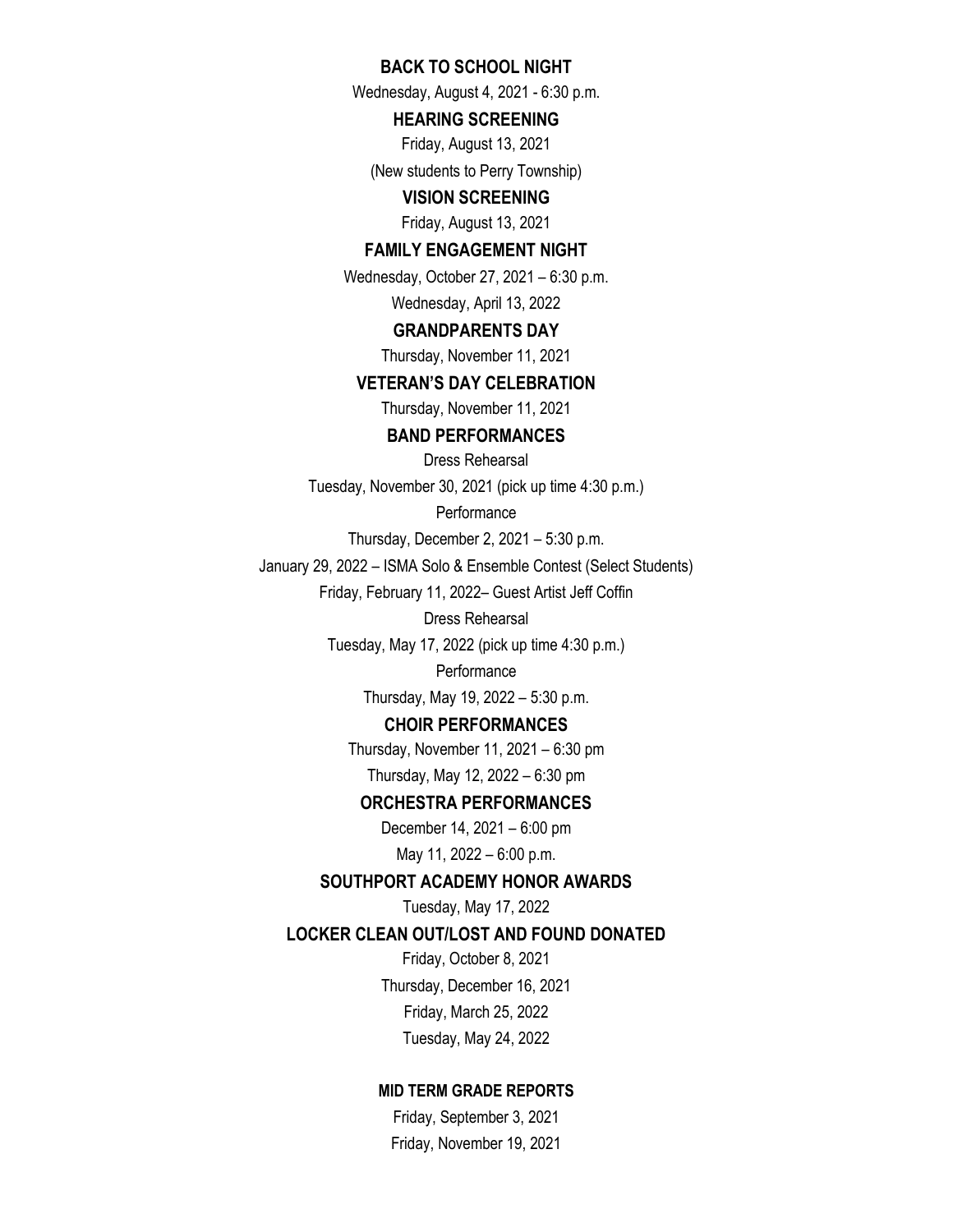Friday, February 11, 2022 Friday, April 29, 2022

### **PROGRESS REPORTING CALENDAR**

End of Grading Period Thursday, September 30, 2021 Thursday, December 16, 2021 Friday, March 11, 2022 Tuesday, May 24, 2022

### **To receive a printed copy of the grade report follow these steps in Skyward Family Access:**

Click on Student Information

Click on Request Changes to my Child(s) Information (upper right hand corner)

Click on Request Changes to Family Information

Update the checkbox under Family Options and then click SAVE in the upper right hand corner

### **ILEARN TESTING**

The ILEARN testing window will be from April 18 – May 13, 2022. Please do not schedule appointments that would cause students to miss any of the testing.

### **READING INVENTORY (RI) TESTING**

The Lexile Framework for Reading is an approach to reading measurement that matches students to appropriately challenging reading materials. The Lexile Framework measures both reader ability and text difficulty on the same scale, called the Lexile scale. This approach allows families and teachers to encourage reader progress using Lexile measures and a broad range of Lexile products, tools and services. Students will complete the **R**eading **I**nventory three times a year in August, January, and May. Students who have Read 180

will complete the test four times a year in August, December, January, and May. Students are encouraged to select books that are challenging.

*For more information regarding the Lexile, please go to www.lexile.com* 

### **EVALUATE TESTING**

The Evaluate Assessments (Math and LA) are created from pacing guides. Reports on these assessments provide educators with detailed information for targeting and personalizing instruction. Educators can assess student progress and provide immediate online instruction based on student results at various levels.

# SOUTHPORT ACADEMY HONORS PROGRAM

May 17, 2022

Each Spring Southport 6th Grade Academy honors its students for outstanding academic achievement and attendance. Listed below are the specific awards that are given: Our Academic Honor Awards are based on the first three grading periods through March 11, 2022.

- 
- 
- 
- 
- 
- 
- Outstanding Social Studies Student Spell Bowl
- Outstanding Art Student  **Math Bowl**
- All A's \* Outstanding English Language Learner Student
	- All A's & B's Outstanding Band, Choir, Orchestra Student
	- Outstanding Effort Student **•** Perfect Attendance No more than 5 tardies or leave earlies.
- Outstanding Science Student \* Perfect Attendance "With Honors" Present every day. No Outstanding Math Student leave earlies or late arrivals.
- Outstanding Language Arts Student Cardinal Readers Award Read 40 books in Lexile
	-
	-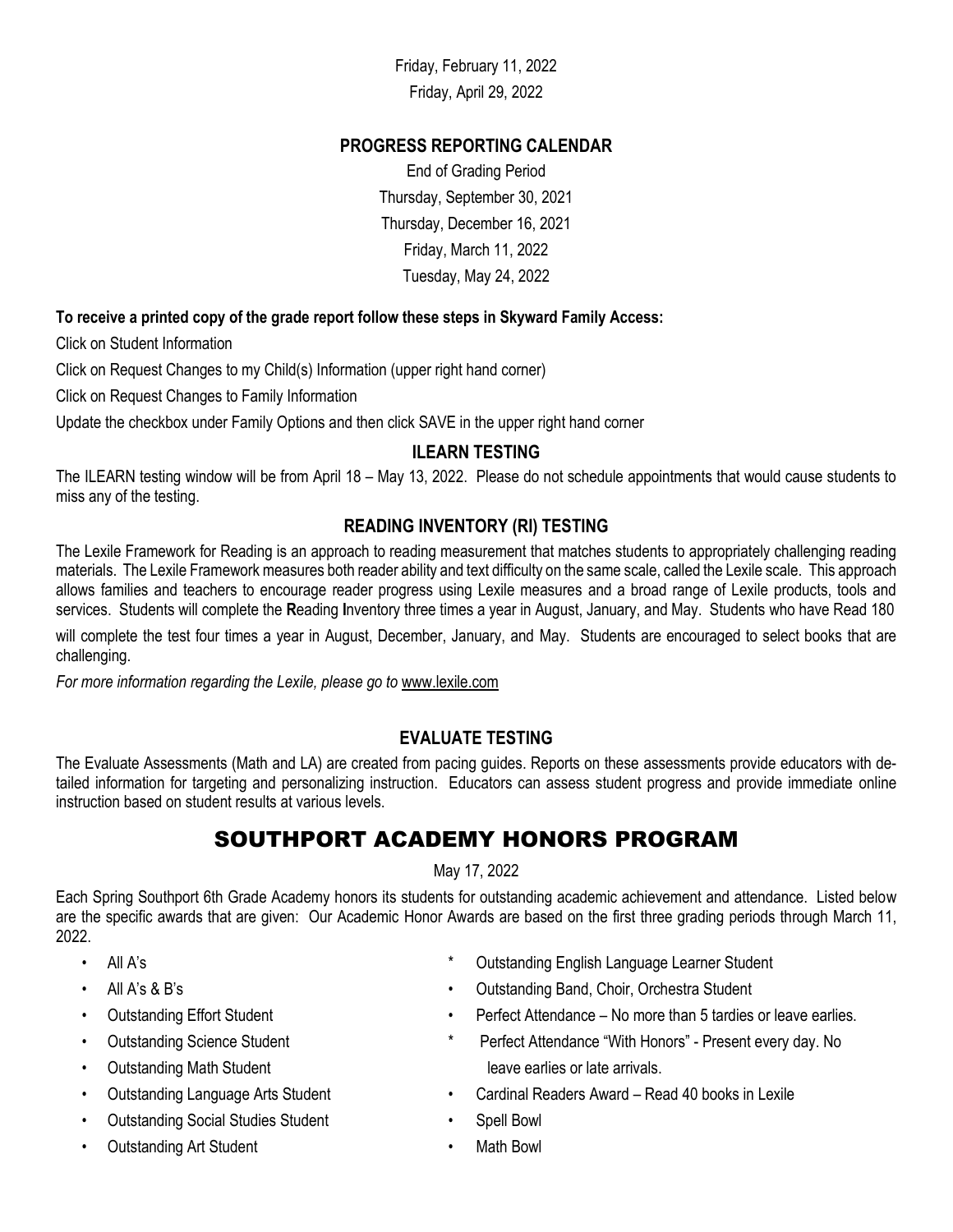- Outstanding Physical Education Student
- Outstanding World Culture Student

# VISITORS AND SPECIAL ITEMS

Upon entering door #1, visitors are asked to sign in at the Main Office. At that time, visitors will be asked for identification and they will receive visitor badges. Visitors are always welcome. If you bring in outside food, it must be consumed in the office. If you need to speak to a specific teacher regarding a student, we ask that you Mrs. Shively at 317-789-1461 or Mrs. Ralston at 317-789-1404, our school counselors, to set up a conference time. To visit your child's classroom, please contact, Ms. O'Brien, our Assistant Principal at 317-789- 1400.

Due to medical conditions, balloons, flowers, etc. delivered to school for celebrations will remain in the main office until the end of the day and may need to be picked up by families.

*\*Further information can be found in the Student Rights and Responsibilities booklet.*

### SCHEDULE

**Students are permitted in the building at 7:45 a.m. Under normal circumstances, students are not to arrive to school prior to 7:45 a.m. Students are tardy to school if not in the building by 8:10 a.m. Once in the building students may still be tardy to first period if not in class by the tardy bell.**

**Each student will have Advisory class on Monday, Tuesday, Thursday and Friday from 8:10 a.m. – 8:30 a.m.**

**Team Team** 

|                    | <b>Block 1</b> | Disc/Music | Lunch | <b>Block 2</b> | <b>Specials</b> |
|--------------------|----------------|------------|-------|----------------|-----------------|
| <b>M, T, Th, F</b> |                |            |       |                |                 |
| Wednesday          |                |            |       |                |                 |

Dismissal time is 2:55 p.m. **Wednesday dismissal time is 2:30 p.m. Students are to go straight home after school hours unless participating in an adult-supervised, school-sponsored activity. Main office hours are 7:00 a.m. – 3:30 p.m. on school days.**

# WHO? WHAT? WHERE?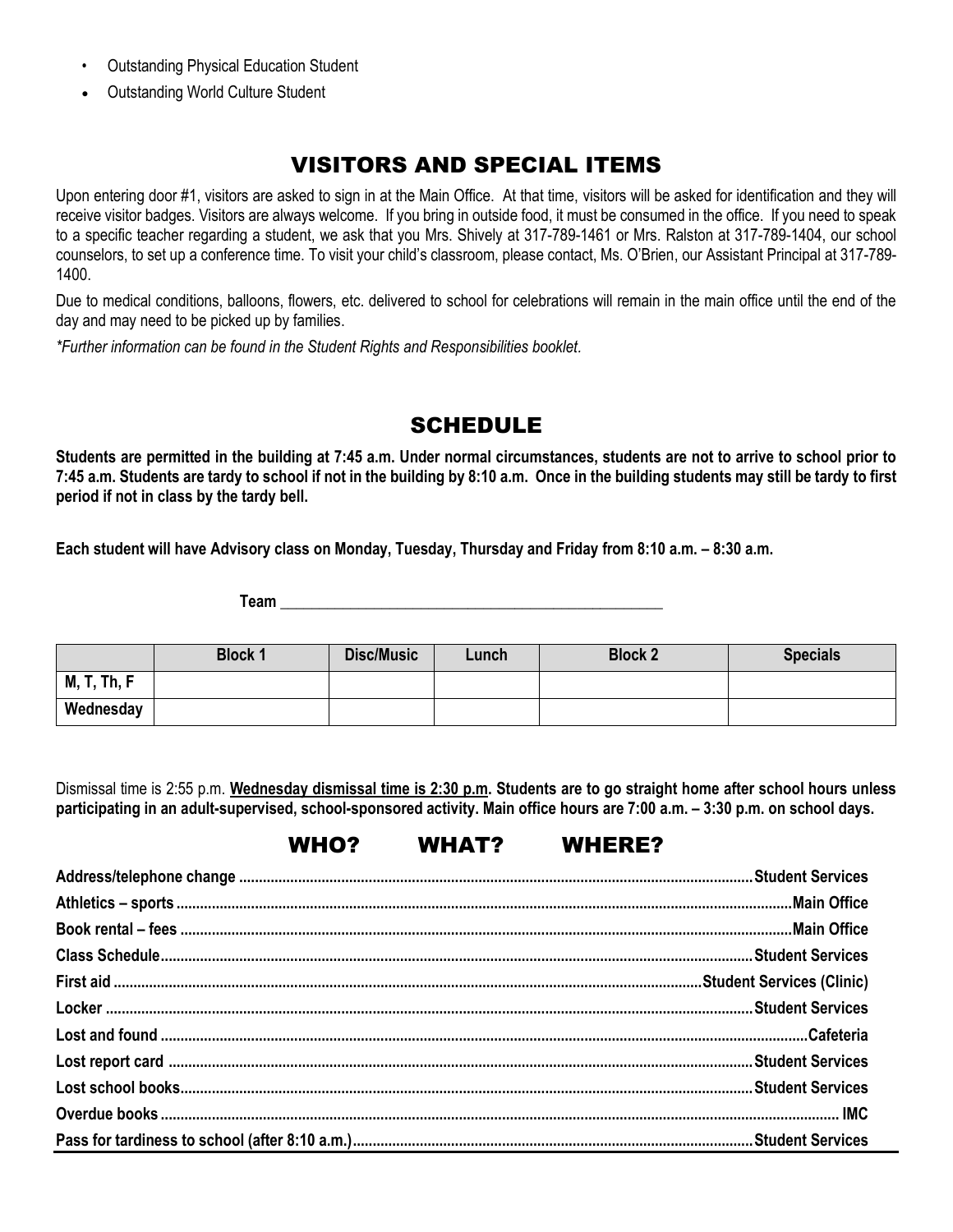# INTERNET AND TELECOMMUNICATIONS GUIDELINES FOR STUDENTS

### **STUDENT USAGE GUIDELINES:**

It is important to remember that the use of the Internet is a privilege, not a right. Any infraction of the following usage guidelines may result in the revocation of Internet privileges.

- 1. All school use of the Internet must be in support of education and research and consistent with the mission of the Perry Township Schools.
- 2. Internet accounts are to be used only by the authorized owner of the account for authorized purposes.
- 3. Passwords must be guarded and protected. Users must not share their password with anyone or let others use it.
- 4. Users shall not reveal their home address or phone number or the addresses and phone numbers of others. Users must be cautious in responding to unsolicited online contact.
- 5. School Corporation Internet resources and accounts may not be used:
	- a. To access another person's materials, information, or files without permission.
	- b. To access, upload, download, distribute, or transmit pornographic, obscene, abusive, or sexually explicit language or material.
	- c. To violate any local, state, or federal statute.
	- d. To vandalize, damage, or disable the property of another person or organization.
	- e. To violate copyright, or otherwise use another person's intellectual property without his or her prior approval or citation.
	- f. For commercial or for-profit purposes.
	- g. For extensive personal and private business.
	- h. For product advertisement.
	- i. To access "chat rooms" and other forums which are devoid of any educational purpose.
	- j. To subscribe to or solicit information which incurs a cost.
- 6. Users shall not misrepresent other users on the network.
- 7. Electronic mail (e-mail) is not guaranteed to be private.
- 8. Malicious use of the network to develop programs that harass other users or infiltrate a computer or computing system and/or damage the software components of a computer or computing system is prohibited.
- 9. Subscriptions to Listserv must be reported to the Building Coordinator. Prior approval for Listserv is required for students.
- 10. Listserv mail must be monitored daily and deleted from the personal mail directory to avoid excessive use of fileserver hard-disk space.

From time to time, Perry Township will make determinations on whether specific uses of the network are consistent with the acceptable use policy. Infringement on these guidelines will result in some, if not all, loss of Internet privileges as determined by the Building Coordinator or District System Administrator.

Staff can monitor all student computer activity at school and at home with DYnow. Security monitors all student email activity. *\*Further information can be found in the Student Rights and Responsibilities booklet.*

# CHROMEBOOK RESPONSIBILITY FOR STUDENTS

The student is responsible for using reasonable care to maintain an undamaged, fully-working Chromebook at all times. Perry Township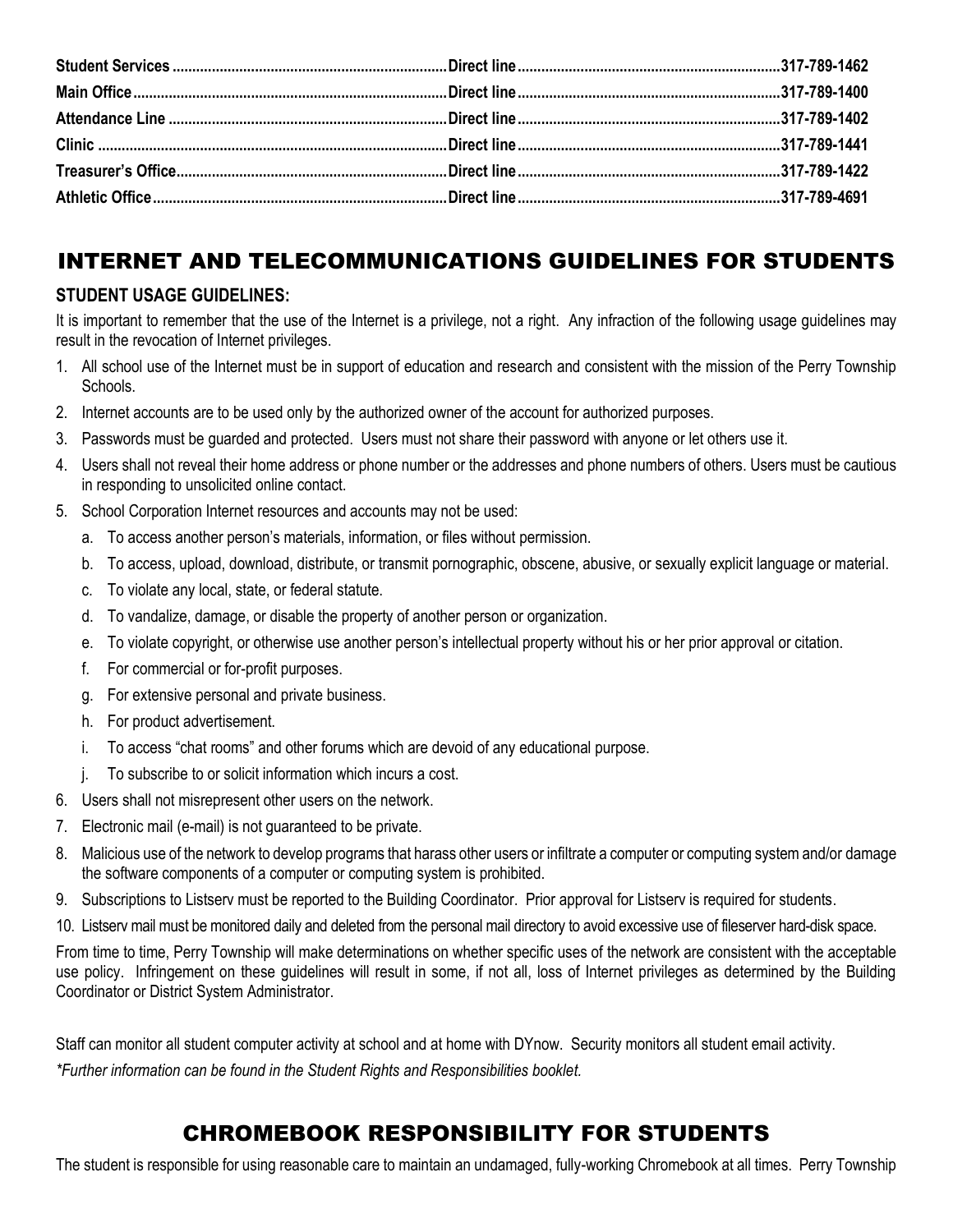Schools reserves the right to charge the full cost for repair or replacement when damage occurs due to gross negligence. Examples of gross negligence include, but are not limited to:

Leaving equipment unattended and unlocked

Lending equipment to others

Using equipment in an unsafe manner or environment

In the event the Chromebook is lost or stolen, the Student and Parent will be billed the full cost of replacement.

Any fees assessed, will take into account the manner in which the damage occurred and will be determined by the administration at Southport 6th Grade Academy.

| <b>ITEM</b>                                                                   | <b>DISTRICT COST</b> |
|-------------------------------------------------------------------------------|----------------------|
| Chromebook (missing, stolen, damage beyond repair)                            | \$200.00             |
| Screen replacement (cracks, dents)                                            | \$50.00              |
| Soft Case (damaged, smell, missing)                                           | \$18.00              |
| Charger (damaged, missing)                                                    | \$40.00              |
| External damage to shell requiring replacement (dents, cracks, beauty issues) | \$50.00              |
| Keyboard damage (missing keys, spills, marks)                                 | \$65.00              |
| Hinge Cover Removed/Missing                                                   | \$15.00              |
| Bad battery or charger                                                        | No Charge            |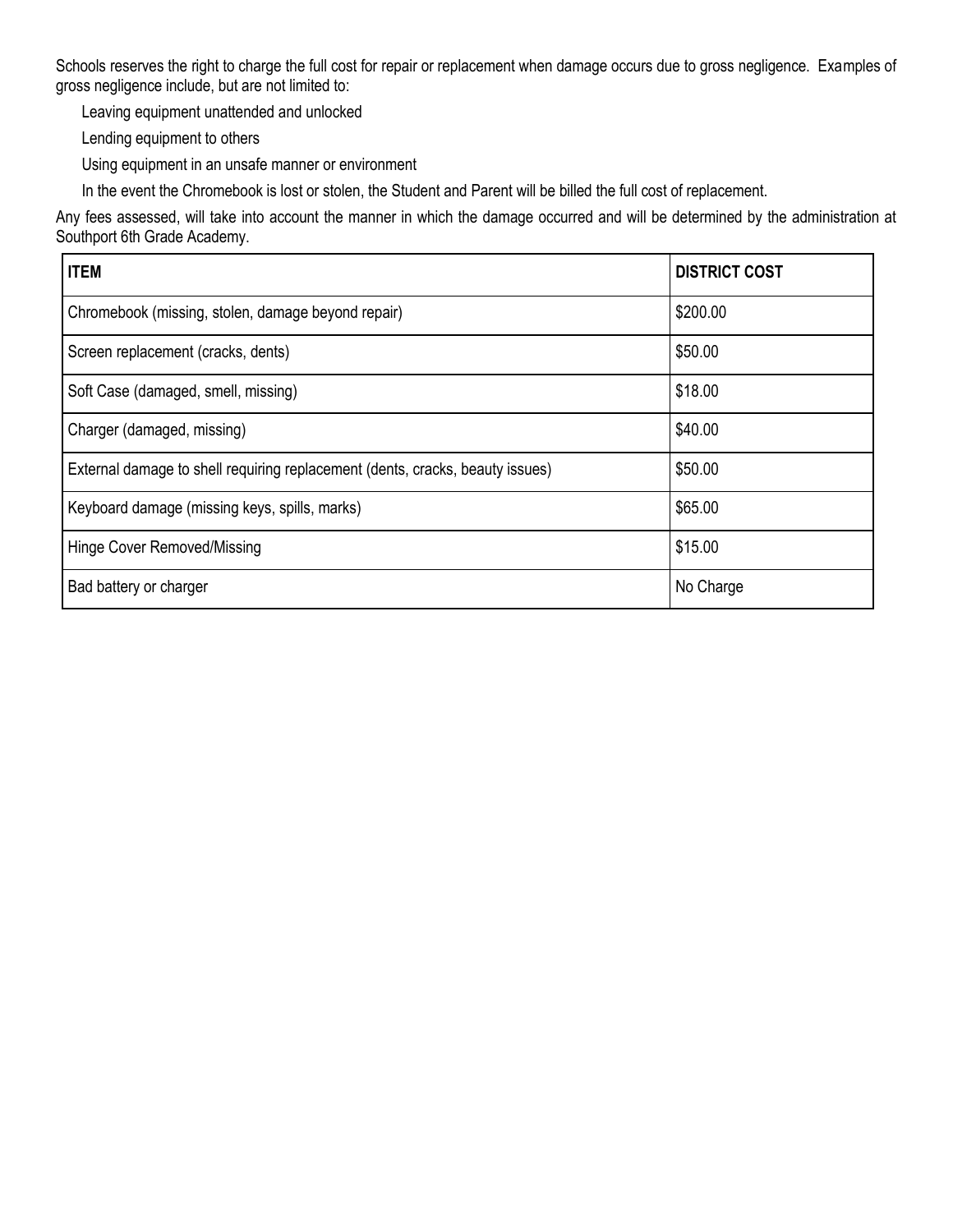# PASSPORT PAGE

**STUDENT NAME \_\_\_\_\_\_\_\_\_\_\_\_\_\_\_\_\_\_\_\_\_\_\_\_\_\_\_\_\_\_\_\_\_\_\_\_\_\_\_\_\_**

(Print full name in ink)

**Pass Codes: C=Clinic M=Main Office R = Restroom**

**L=Locker O=Other S=Student Services**

| <b>QUARTER 1</b> |      |            | <b>QUARTER 2</b> |      |         |                  |      |            |         |      |         |
|------------------|------|------------|------------------|------|---------|------------------|------|------------|---------|------|---------|
| Date             | Time | ${\tt To}$ | Initial          | Time | Initial | Date             | Time | ${\tt To}$ | Initial | Time | Initial |
|                  |      |            |                  |      |         |                  |      |            |         |      |         |
|                  |      |            |                  |      |         |                  |      |            |         |      |         |
|                  |      |            |                  |      |         |                  |      |            |         |      |         |
|                  |      |            |                  |      |         |                  |      |            |         |      |         |
|                  |      |            |                  |      |         |                  |      |            |         |      |         |
|                  |      |            |                  |      |         |                  |      |            |         |      |         |
|                  |      |            |                  |      |         |                  |      |            |         |      |         |
|                  |      |            |                  |      |         |                  |      |            |         |      |         |
|                  |      |            |                  |      |         |                  |      |            |         |      |         |
|                  |      |            |                  |      |         |                  |      |            |         |      |         |
| <b>QUARTER 3</b> |      |            |                  |      |         | <b>QUARTER 4</b> |      |            |         |      |         |
| Date             | Time | ${\tt To}$ | Initial          | Time | Initial | Date             | Time | ${\tt To}$ | Initial | Time | Initial |
|                  |      |            |                  |      |         |                  |      |            |         |      |         |
|                  |      |            |                  |      |         |                  |      |            |         |      |         |
|                  |      |            |                  |      |         |                  |      |            |         |      |         |
|                  |      |            |                  |      |         |                  |      |            |         |      |         |
|                  |      |            |                  |      |         |                  |      |            |         |      |         |
|                  |      |            |                  |      |         |                  |      |            |         |      |         |
|                  |      |            |                  |      |         |                  |      |            |         |      |         |
|                  |      |            |                  |      |         |                  |      |            |         |      |         |
|                  |      |            |                  |      |         |                  |      |            |         |      |         |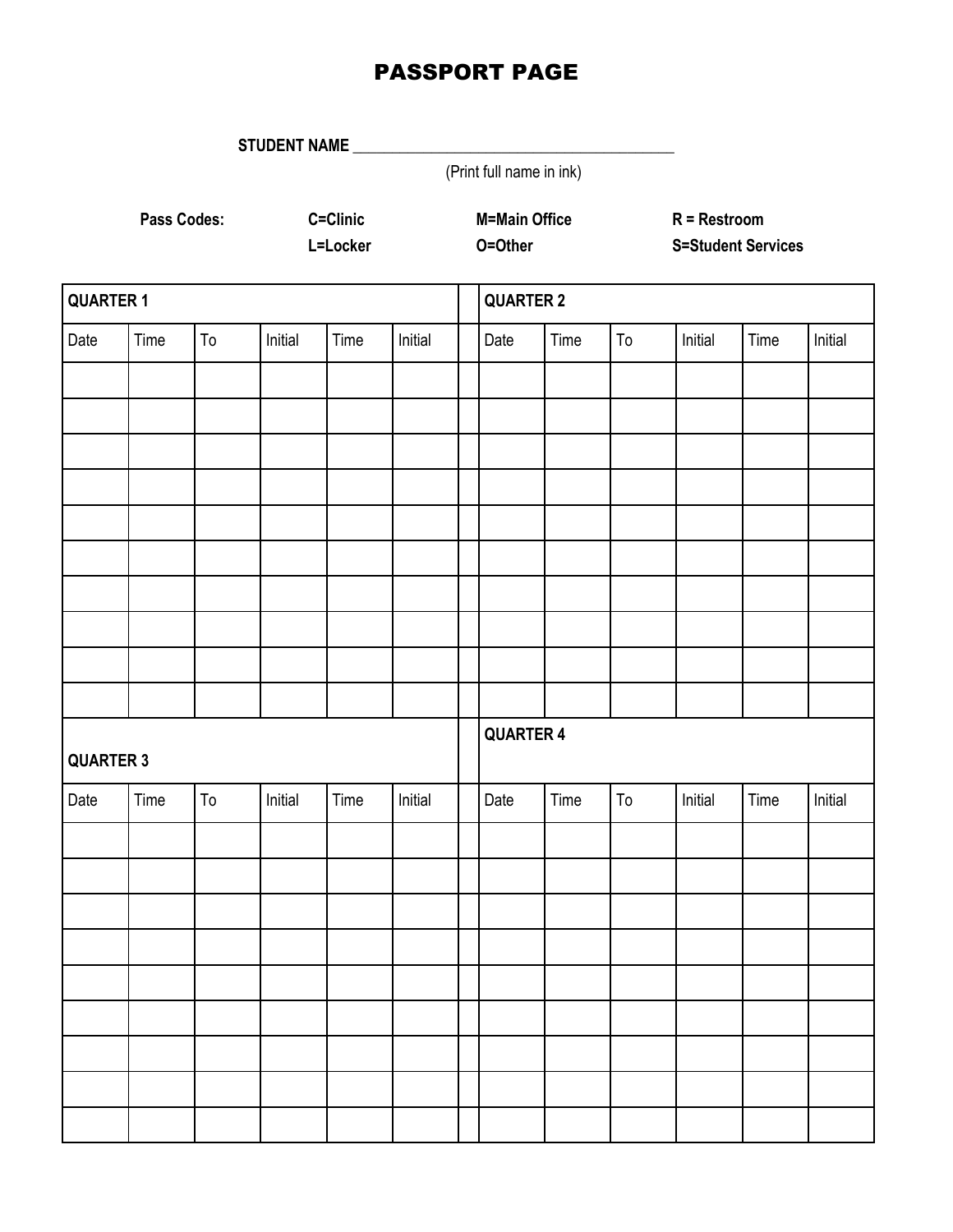Permission to leave the room will be at the teacher's discretion.

If this page is removed from the agenda, passes are void.

# **TEAMS/CURRICULM**

Southport 6th Grade Academy is organized in interdisciplinary teams. Each team has two language arts/social studies, and two math/science classrooms. Every student is on a team, travels with other students on the team most of the day, and has a locker near the team area. Because of interdisciplinary team organization, you will be part of a smaller group.

Language Arts/Social Studies Block: Regular or IDEA, READ 180

Mathematics/Science Block: Regular or Pre-Algebra/Advanced Science Block

Physical Education (1 Semester), Art (1 quarter), World Cultures & Languages (1 quarter)

Performing Music: Band, Chorus, Orchestra or Discovery

Advisory

# **EDUCATIONAL GOALS**

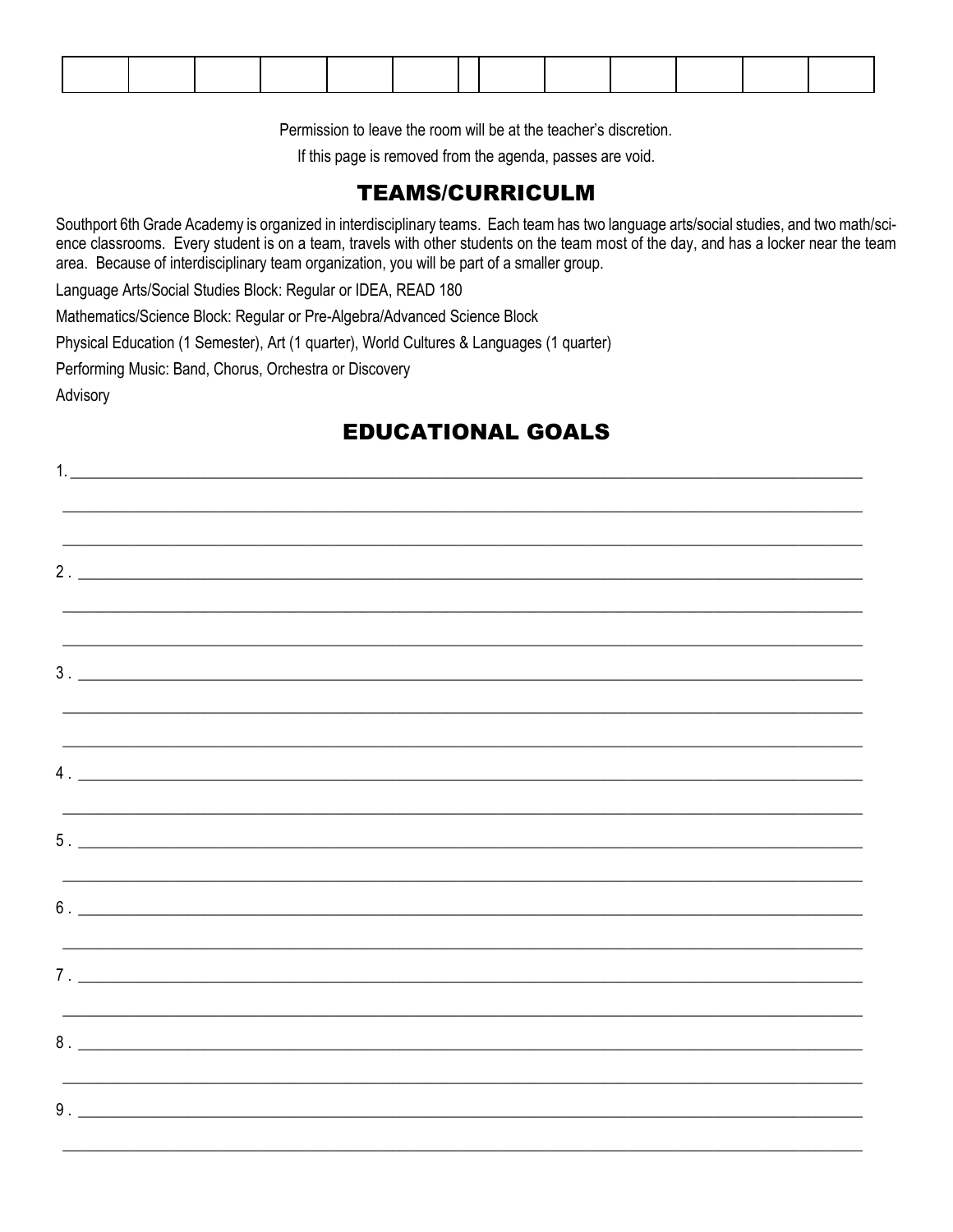# HOMEWORK GUIDELINES - FREQUENCY AND AMOUNT

\_\_\_\_\_\_\_\_\_\_\_\_\_\_\_\_\_\_\_\_\_\_\_\_\_\_\_\_\_\_\_\_\_\_\_\_\_\_\_\_\_\_\_\_\_\_\_\_\_\_\_\_\_\_\_\_\_\_\_\_\_\_\_\_\_\_\_\_\_\_\_\_\_\_\_\_\_\_\_\_\_\_\_\_\_\_\_\_\_\_\_\_\_\_\_\_\_\_\_\_\_\_

- Homework is regularly given Monday Thursday and may be assigned Friday when necessary.
- Long-term projects, unfinished homework, and make-up work may be done on weekends and short vacation periods.
- No homework shall be given that requires students to work over longer vacation periods. These are defined as:
	- 1. Fall Break
	- 2. Thanksgiving Break
	- 3. Winter Break
	- 4. Spring Break

*(This policy means that no assignments shall be due on the day students return from vacation periods listed above.)*

- Homework will usually be in the 6 8 hour range each week. This should average 1 to 1 1/2 hours each night.
- Teachers of subjects who regularly assign homework should attempt to do so in the 20 30 minute range for each subject each evening, where appropriate.
- Subjects in which homework is regularly assigned:
	- 1. Language Arts
	- 2. Social Studies
	- 3. Math
	- 4. Science
- Subjects in which homework is intermittently assigned:
	- 1. Art
	- 2. Physical Education
	- 3. World Culture & Languages
	- 4. Vocal Music
- Practice time for instrumental music:
	- 1. Practice time for band and orchestra students is not included in the 6-8 hours per week.
	- Instrumental music students' practice time will usually range from 1 1/2 to 5 hours each week.
- \* Homework will not be assigned as punishment.

*\*Further information can be found in the Student Rights and Responsibilities booklet.*

# HOMEWORK HELP

**Rose-Hulman Institute of Technology's** Homework Hotline provides **FREE** math and science homework help to Indiana students.

- September May
- Sunday Thursday
- 7 p.m. 10 p.m. (Eastern Time)

Call toll free at **1-877-ASK-ROSE or visit www.askrose.org**

### **TUTOR.COM 24/7 ONLINE OFFICE HOURS FOR EVERY CORE SUBJECT**

Math, Science, English and Social Studies teachers can't keep office hours 24/7, and not every student has someone they can turn to for help at home. When a classroom teacher can't be available, Tutor.com can be--whenever and wherever a student needs help.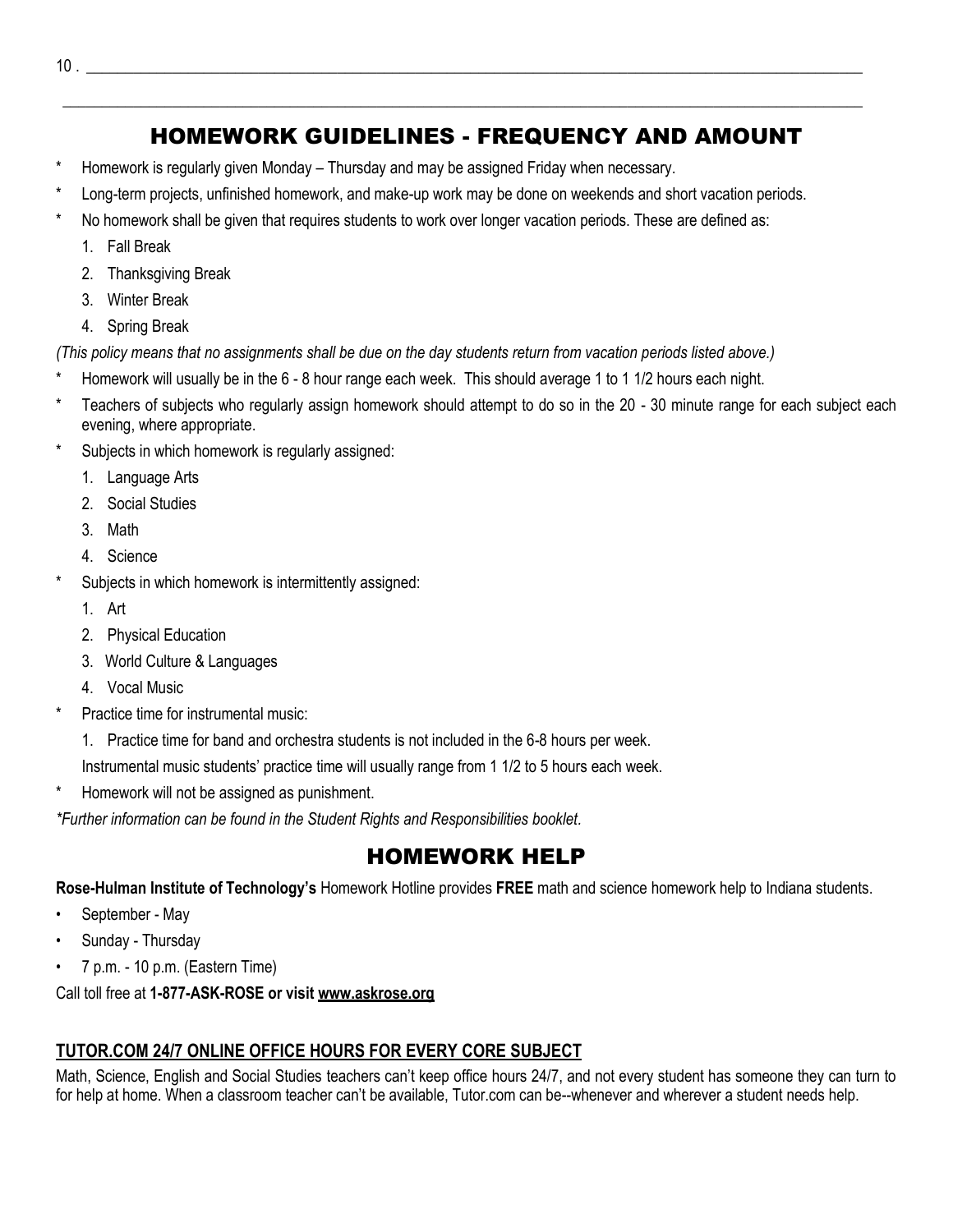### **MY ON READING PROGRAM**

myON reader is a personalized literacy environment that engages students at all reading levels by providing the largest integrated library of digital books. The over 3000 and growing enhanced digital books include reading supports, and are recommended to students based on individual interests and reading level using The Lexile Framework for Reading. Giving students the opportunity to choose what they want to read, in a digital environment in which they are comfortable, motivates them to become better and more confident readers. Go to www.myon.com for more information.

# REPORTING OF STUDENT PROGRESS

Parents are kept informed of their child's progress through mid-terms if D or F, report cards, Skyward, emails, telephone calls, and through parent conferences. The computerized report cards at the academy are normally issued the following week of the completion of each grading period. Report cards are issued each quarter to keep parents informed of student grades/effort. Only final grades are placed on permanent record cards.

| <b>Letter Grade</b> | Percentage | <b>Letter Grade</b> | Percentage |
|---------------------|------------|---------------------|------------|
| $\overline{A}$      | 93-100     | C                   | 73-76      |
| $A-$                | 90-92      | $C -$               | 70-72      |
| $B+$                | 87-89      | D+                  | 67-69      |
| $\overline{B}$      | 83-86      | D                   | 63-66      |
| <b>B-</b>           | 80-82      | D-                  | 60-62      |
| $C+$                | 77-79      | F                   | 50-59      |

### **Perry Township Grading Scale**

| S=Satisfactory      |
|---------------------|
| N=Needs Improvement |
| U=Unsatisfactory    |

### **Effort Grades**

Effort ratings from 1 (highest) to the 5 (lowest) are used to indicate each student's effort in relation to his/her potential according to the professional judgment of the teachers.

### **Cardinal Reading Counts (CRC)**

Students will receive two performance grades each quarter for CRC's. The first performance grade will be a percent of points earned for reading books. Students will be required to read and earn 30 points per quarter. Students have three attempts to pass (80% or better) a reading comprehension quiz after each book. A second performance grade will be entered at the end of the quarter that is an average of all Reading Counts quizzes (passed and failed). Teachers may assign practice assignments for CRC's as well.

### **Late Assignments**

Assignments may be accepted late but penalized at teachers' discretion. Students will receive a day to make up work for each day of absence.

### **Midterms**

Midterm grade reports will be communicated to parents and students with D's or F's.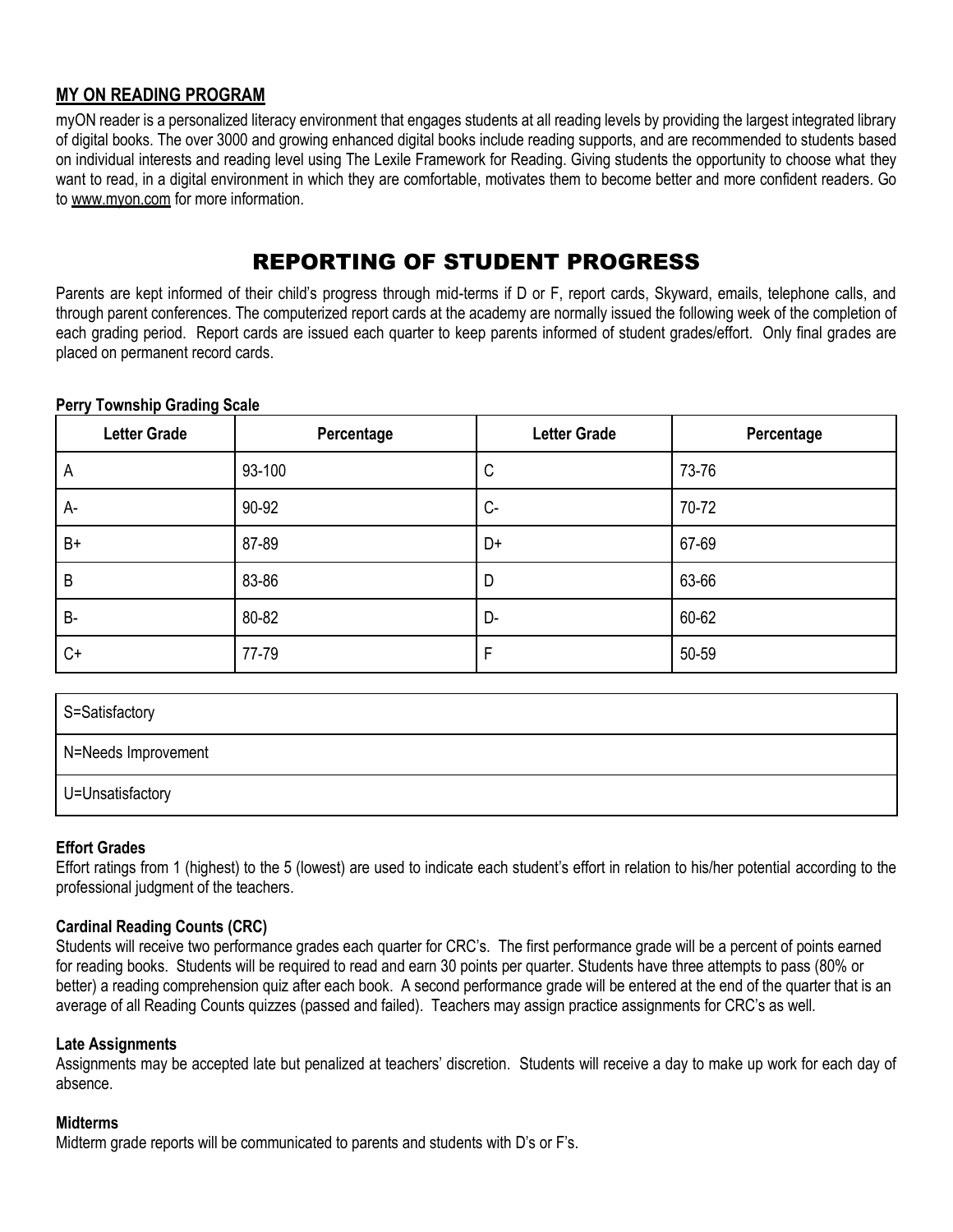# **GRADING VS. GRADE**

The purpose of GRADING is to engage teachers and students in the process of assessing progress toward targeted knowledge and skills to inform learning and instruction. The purpose of a GRADE is to communicate to students, families, and teachers the level of competency a student has achieved toward a standard or learning target. A grade is a reflection of both Practice and Performance activities.

# PRACTICE AND **PERFORMANCE**





# **WITH SUPPORT**  $20%$

**Checking progress toward** targeted knowledge and skills that helps to inform both the student and teacher about the learning taking place.

With this information. instructional decisions can be made about what comes next in the learning process.

# **LOWER STAKES**

- Freedom to Fail
- More Chances
- Re-Dos and Edits Welcome
- Feedback is Critical
- **Smaller Chunks**
- More time given

# **NO SUPPORT**  $80\%$

**Assessing progress toward** targeted knowledge and skills that shows a level of competency.

This is a measurement of achievement. An example of what a student can create or produce as a result of the learning process.

# **HIGHER STAKES**

- Proof of Mastery
- Without teacher Support
- Demonstration of Skills
- New ability to defend, argue
- **Fewer Opportuntities**

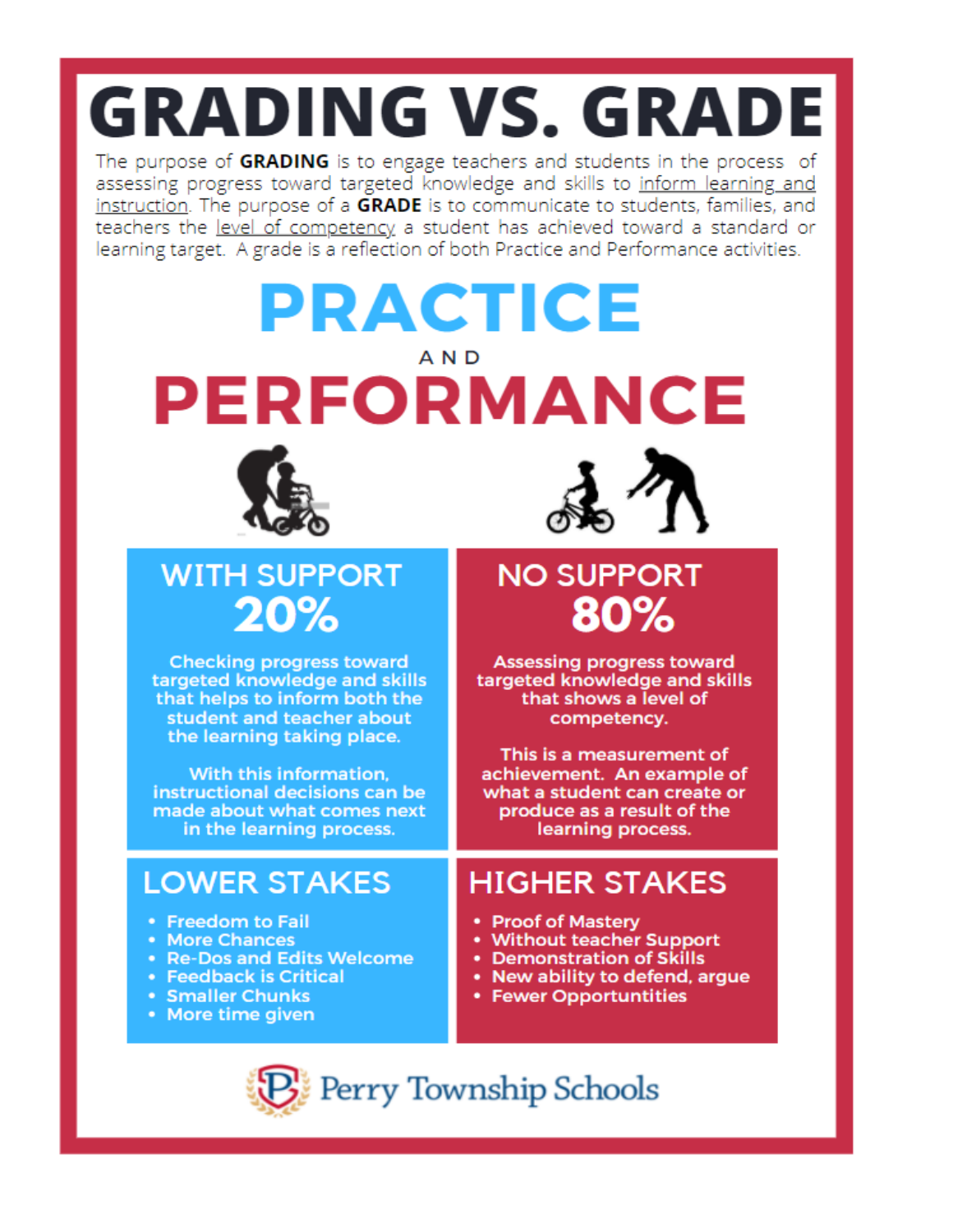# DRESS CODE GUIDELINES

### **PURPOSE**

It is the desire of the Southport Academy's administration to create a learning environment that focuses on academic achievement and a sense of community. In so doing, we hope to accomplish the following:

Create an environment for all students that encourages and promotes:

- A positive, healthy self-esteem
- Unity, comradery, sense of belonging, and purpose
- Character development rather than physical appearances
- Academic challenges versus socioeconomic status

Following is a list of appropriate dress for Southport 6th Grade Academy:

Students and parents share the responsibility for making sure that students dress cleanly and neatly at all times and for making sure that students maintain a healthy and respectful appearance by adhering to the rules of the uniform dress policy while attending school and school activities. **Administrators will take disciplinary action when students fail to adhere to the uniform dress policy. The administration reserves the right to determine what is considered inappropriate or disruptive to the educational process.** The best advice is: "When in doubt, rule it out."

**Students arrive to school in compliance with dress code and remain in compliance with dress code until arriving home after school. Students are to wear the following apparel as it is intended to be worn and sized to fit. This includes their school issued lanyard with their student ID on a daily basis.**

### **TOPS**

**All tops, except sweaters and sweatshirts, must be tucked into bottoms. Tops may be long sleeve or short sleeve and must be solid color and free of stripes, patterns, or logo larger than a quarter. All under shirts (including t-shirts) must be solid color and worn under collared shirts. Additionally, acceptable tops must fall into the following categories:**

- Oxford shirts, either short-sleeved or long-sleeved, with collars
- Polo shirts, either short-sleeved or long-sleeved, with collars
- Sweaters or sweatshirts without writing or artwork worn over collared shirts
- Southport spirit shirts, either short-sleeved or long sleeved, with collars.
- Turtlenecks, (regular or mock) short-sleeved or long-sleeved.

### **BOTTOMS**

**Clothing items worn as bottoms must be tan, beige, navy blue or black in color. Jeans, sweatpants, leggings, yoga pants, athletic pants, or stretch materials are not accepted. Bottoms are not permitted to have the pant legs rolled up or gathered. Students may wear knee length or longer pants from the beginning of the school year until Fall Break and beginning again Spring Break until the end of the school year.** 

**Clothing items worn as bottoms may fall into the following categories:**

- Knee length or longer shorts
- Skirts knee length
- Dress pants

### **FOOTWEAR**

**Acceptable footwear includes any hard-sole shoe. Flip-flops, slides, slippers, slip on sandals and all other soft sole shoes present safety issues and, therefore, will not be permitted.**

### **OUTERWEAR**

**Coats, hooded tops, zip-up/button-up jackets, hats or other head coverings (unless for religious reasons), and all other outerwear must be stored in students' lockers during the school day.**

**Additional items that are not permitted include, but are not limited to the following:**

• Holes, rips, tears, frays, patches, or cut clothing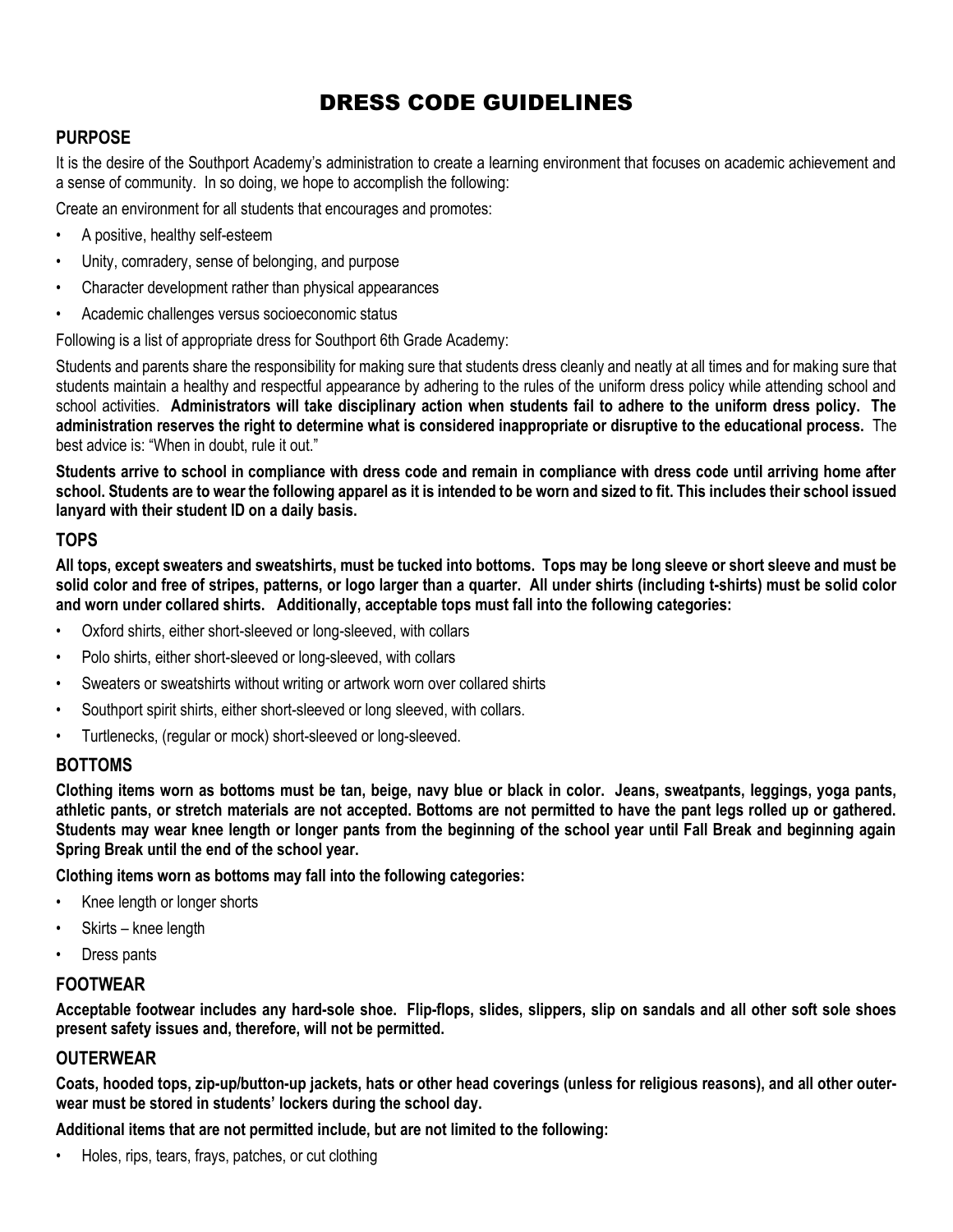- Writing on skin or clothing (including homemade shirts)
- If deemed a disruption, rings or other adornments worn in the eyebrow, lip, or any other area
- If deemed a disruption, hair color or style

Bags/Purses must be stored in lockers throughout the day.

*\*Further information can be found in the Student Rights and Responsibilities booklet.*

### **SPIRIT & THEME DAYS**

During the school year, we will have days when students may choose to wear other favorite clothes, fun theme clothes, or spirit clothes. On these days' students will be allowed to wear solid blue or black jeans free of holes, rips, tears, frays, patches, or inappropriate or excessive designs. No homemade spirit shirts. These days will be announced in advance with expectations posted on our website.

| Friday, August 6th - Help A Student Fund | Friday, January 7th - American Heart Association     |
|------------------------------------------|------------------------------------------------------|
| Friday, September 3rd - Ovarian Cancer   | Friday, February 4th - Pennies for Patients Kick-off |
| Friday, October 1st - Breast Cancer      | Friday, March 4th - Riley Dance Marathon             |
| Friday, November 5th - Hunger Inc.       | Friday, April 15th - Help A Student Fund             |
| Friday, December 3rd - Tweet for Toys    | Friday, May 7th - SA Scholarship                     |

# PERSONAL PROPERTY

If a student brings personal property to school, the student will be responsible for its safekeeping. School officials will not pursue the theft of unauthorized items. Students are **never** to bring: electronics/tech items, skateboards, rubber bands, permanent markers, laser lights, toys, playthings, or other similar items to school or on the bus. Perry Township Schools does not authorize use of cell phones, music playing devices, or any other electronic devices not required for school use, during the school day. **Cell phones/smart watches are to be kept in the locker and turned off during the school day.** Violations may result in discipline as well as confiscation. School officials reserve the right to search the contents of the cell phone/smart watches if there is reasonable suspicion that the search will reveal information regarding a violation of school rules. Personal property will only be returned to a parent or guardian. School officials will make every possible effort to safeguard confiscated items; however, the school and or school corporation will not be responsible for damage or disappearance of any confiscated items. **All confiscated items must be picked up no later than the end of the school year.**

*\*Further information can be found in the Student Rights and Responsibilities booklet.*

# GUM CHEWING AND CANDY

**Chewing gum and eating candy is a distraction to the learning process.** This distraction affects the teacher, other students, and the student with the gum or candy. Careless disposal of gum and candy in drinking fountains, furniture, and carpet presents sanitation problems, unnecessary work for the custodians, and sometimes-costly repairs. **Gum and candy are not allowed.** Repeated violations of the gum and candy policy may result in a referral to the office.

# SELLING/TRADING THINGS IN SCHOOL

Selling, bartering, and/or trading of things in school is strictly prohibited. No candy, gum, cookies, or other items sold to make money for individual causes will be allowed. Solicitations for fundraisers will not be allowed in school.

# BEHAVIOR - STUDENT CONDUCT

The following rules and regulations will govern all students enrolled at Southport Academy. Failure to comply with these rules shall constitute grounds for consequences from an Administrator including but not limited to verbal reprimand/in-school counseling, parent contact, parent conference, lunch detention, classroom suspension, after-school detention, in-school suspension, mediation agreement, contracts, suspension, alternative to expulsion, and expulsion.

### **Students will be held accountable for the following (Examples are, but not limited to):**

| Category   Offenses: (Misconduct) |  |
|-----------------------------------|--|
| Cafeteria Violations              |  |
| <b>Combative Acts/Gestures</b>    |  |

Improper Hall Conduct Throwing of Objects

Insubordination **Combative Acts** Unpreparedness/Unwillingness to Work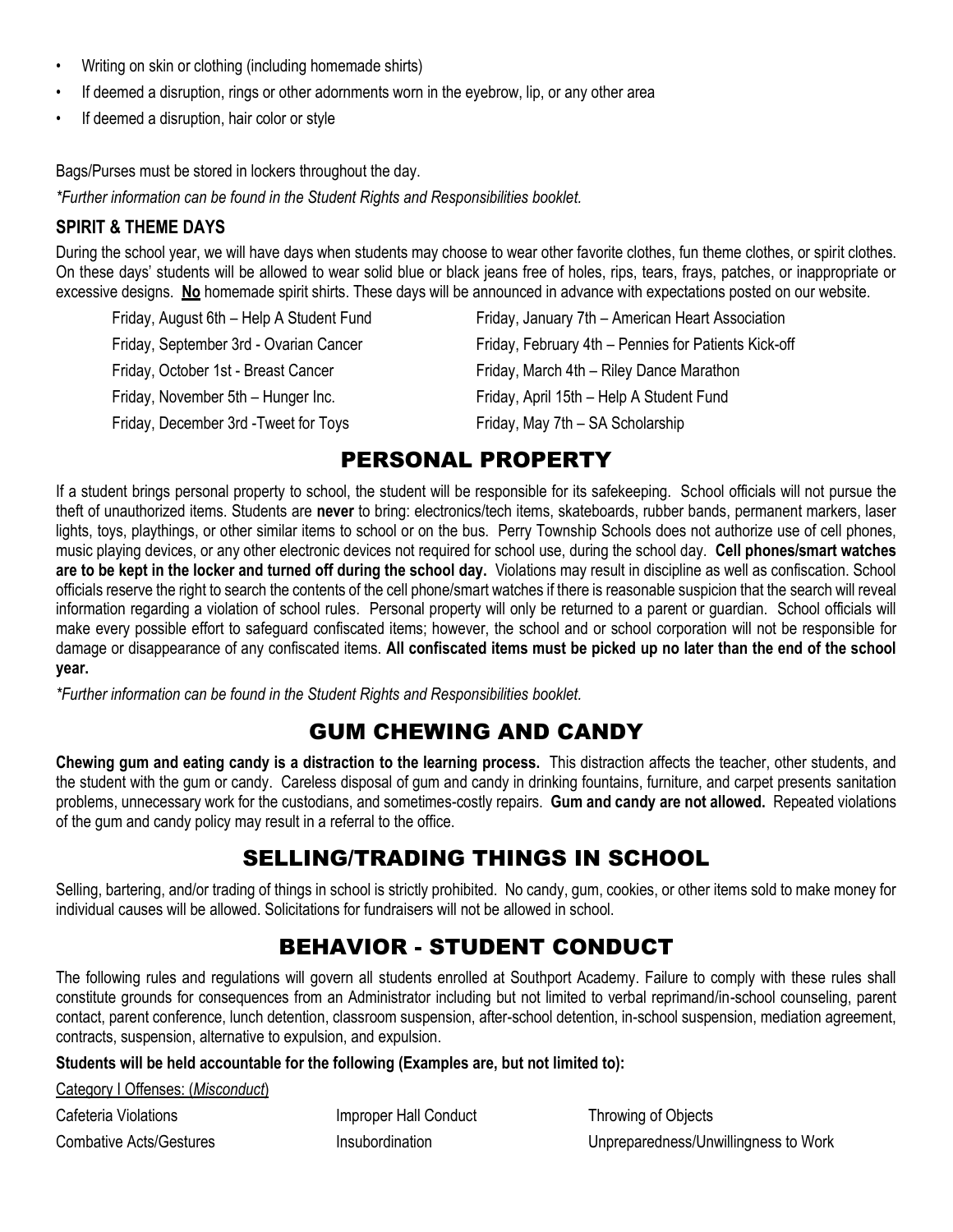Disrespect **Littering Community Community** Littering Verbal Abuse & Use of Profanity Disruptive Behavior **Misuse of School Property** Disruptive Dress/Appearance Refusal to Identify Self Distributing Materials without Permission Tardiness

#### Category II Offenses: *(Serious Misconduct*)

Bullying / Cyber Bullying **Membership in Gangs,** Fighting Membership in Gangs,

Failure to Accept Assigned **Stealing Loitering** Context Context Assigned Stealing Items Punishment **Trespassing** Lying and/or Cheating Trespassing

Damage/Destruction of The Research Control of Forgery Control of Secret Societies Property **Cambling** Cambling Deliberate and Intentional Gross Disruption **Calcular Connect Connect Connect Connect Connect Connect Connect Connect Connect Connect Connect Connect Connect Connect Connect Connect Connect Connect Connect Connect Connect Connect Connect Connect Con** Profanity or Verbal Abuse **Gross Insubordination** Possession of Drug or Alcohol

**Truancy** 

 Paraphernalia Excessive Tardiness **Restroom Misconduct** Possession/Use of Tobacco Products

### Category III Offenses: (*Illegal Misconduct*)

| Arson                          | Drug and Alcohol Violations      | Possession of Stolen Property   |
|--------------------------------|----------------------------------|---------------------------------|
| Assault                        | Extortion                        | Repeated Failure to Comply      |
| <b>Battery</b>                 | <b>False Alarms</b>              | Repeated Violation of Rules     |
| Deliberate Damage/             | <b>Fireworks</b>                 | Sexual Misconduct               |
| Destruction of Property        | Inciting Others to Break the Law | Stealing Items of Greater Value |
| <b>Disrupting School-Under</b> |                                  | Commit a Violent Act            |
| Weapons                        | Over-the-Counter Drug Violation  | <b>Willful Exposure</b>         |
| Influence of Drugs/Alcohol     | Unauthorized use of Electronic   |                                 |
|                                | Devices                          |                                 |

### Additional Violations:

Public displays of affection (hugging, kissing, holding hands) Possession of beverages, food, or candy on the bus or on school property Failure to make specific arrangements for pick-up following after-school activities Sending electronic messages (chat, instant message, e-mail, text, google, etc) without the teachers consent Inappropriate touching Viewing or possessing pornography *\*Further information can be found in the Student Rights and Responsibilities booklet.*

### BULLYING POLICY

Perry Township Schools prohibits bullying as described in student discipline code IC 20-33-8-12. Bullying can be physical (hitting, kicking, shoving, etc.) verbal (taunting, teasing, racial slurs or verbal harassment) or non-verbal threatening (obscene gestures).

At Southport 6th Grade Academy the Bully Prevention Committee has defined bullying as "deliberate physical or psychological abuse of an individual by one student or a group of students over time to create an ongoing pattern of harassment and abuse."

Students should report any bullying to a school employee. Repeated acts of bullying will result in disciplinary action.

*\*Further information can be found in the Student Rights and Responsibilities booklet.*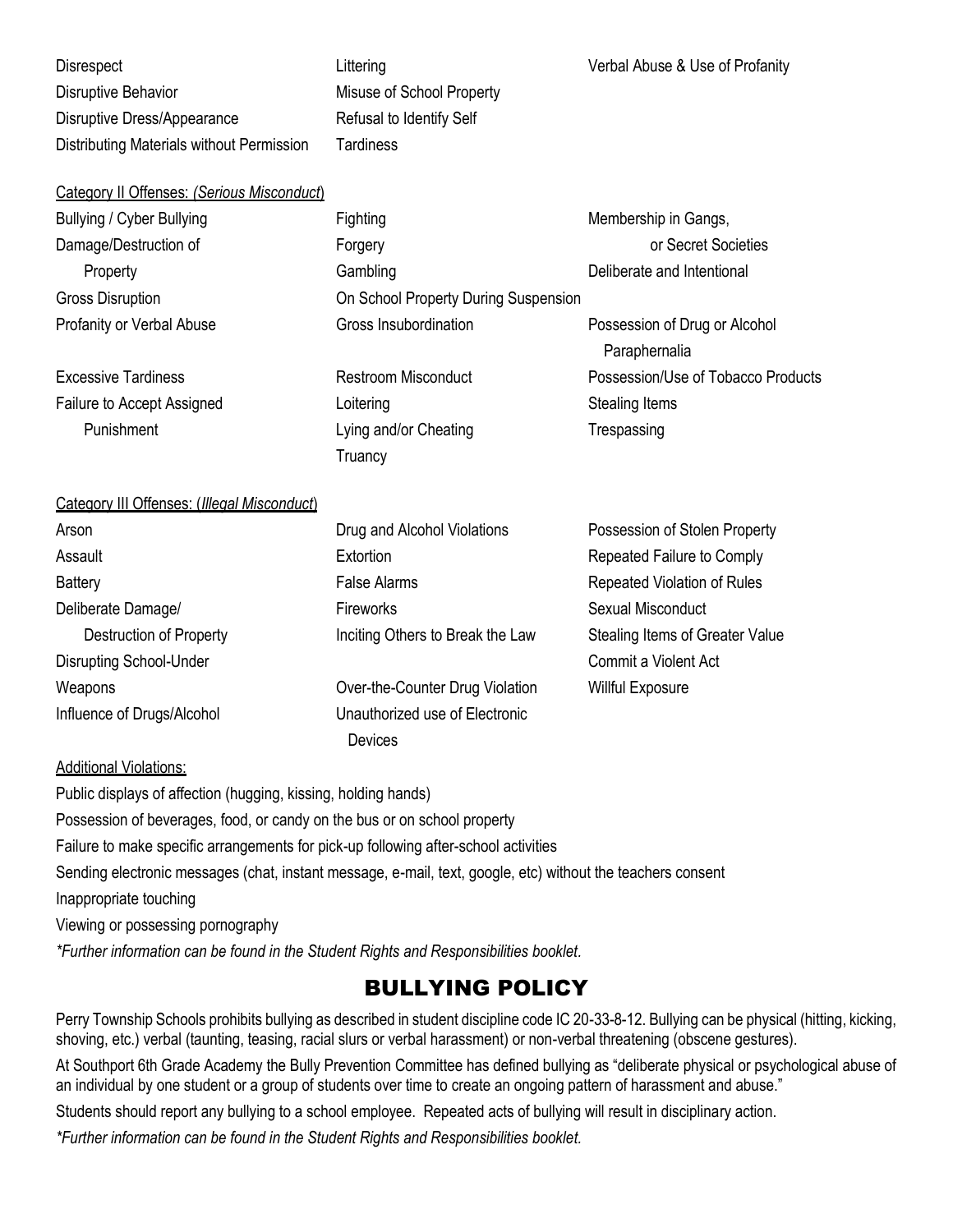# GANG ACTIVITY POLICY

For purposes of this policy, Perry Township Schools defines a gang as "any group of two or more persons who join together for destructive or violent purposes," and/or as defined by IC 35-42-2-1.

The presence of gang and gang activities can cause a substantial disruption of and interference with the educational function of the school system. Perry Township Schools will not allow disruptive students to interfere with its educational function and responsibilities, and endeavors to maintain an atmosphere in the schools that is conducive to learning. Therefore, Perry Township Schools will not tolerate gangs or gang-like activities. Students are in violation of this policy if involved in substantiated gang related incidents and will be dealt with to the fullest extent allowed by the Perry Township Schools and the statutes of the State of Indiana.

# SCHOOL BUS CONDUCT AND SAFETY

All students who ride a school bus should feel that they belong, are respected, and share the rights and privileges, as well as the responsibilities, of the entire busload. Obeying the rules will better ensure the rights, safety, and well-being of all student passengers. Infractions of bus rules will result in disciplinary action, which may result in the loss of bus riding privileges.

As students board the bus, they will be required to scan their ID badge over a special card reader. This action will serve two purposes:

- 1. It creates a record of when and where the student scans their card and boards the bus.
- 2. It alerts the driver if a student attempts to get on the wrong bus or exits at an unassigned location.

*\*Further information can be found in the Student Rights and Responsibilities booklet.*

# IF YOU MISS THE BUS

If you miss the bus, let your parents know immediately and make arrangements to get to school as soon as possible. Failure to reach school for this reason is an unexcused absence.

# RIDING BUSES OTHER THAN ASSIGNED BUS

Students are required to get off the bus at assigned stops and required to ride the same bus both morning and afternoon. *When waiting for the bus, please remember, for safety, to stand 10 feet back from the roadway*. **Only in an emergency situation will students be allowed to ride a different bus home or to school. A parent note is required describing the emergency, and this note must be submitted to the assistant principal by noon. The receiving parent must also write a note stating their knowledge of situation. (Staying overnight at a friend's house is not considered an emergency.)** If permission is given, the note will be signed and the student will give to the bus driver.

# STUDENT MORNING CAR RIDER DROP OFF PROCEDURES

**Drop-off Time:** 7:45-8:00 a.m.

- 1. Enter the south entrance from Keystone Ave.
- 2. The right lane will exit north on Keystone Ave and the left lane will exit south on Keystone Ave, please do not switch lanes.
- 3. Make sure your student is ready when you stop and exits the vehicle on the right side (school side). Stopping for more than a few seconds can unnecessarily delay the people behind you.
- 4. Leave no space between vehicles. Your student will need to walk. Once you pass the first sign and come to a stop then turn on your flashers and drop off your student. If you need to park, please park in the unmarked spaces. DO NOT park in reserved parking spaces or any of the lanes.
- 5. Please only drop-off students in the front drive between the signs. If you drop off in any other non-designated areas, you could be ticketed by a Perry Township Officer.
- 6. Please keep an eye out for students. They do not always look before they step in front of vehicles.
- 7. Once in the building, students will go straight to the cafeteria (SA) to wait for the bell. They may NOT go to their lockers or to the restroom.
- 8. Speed Limit is 15 mph. Signal when exiting the lot. Follow directions of school/police staff.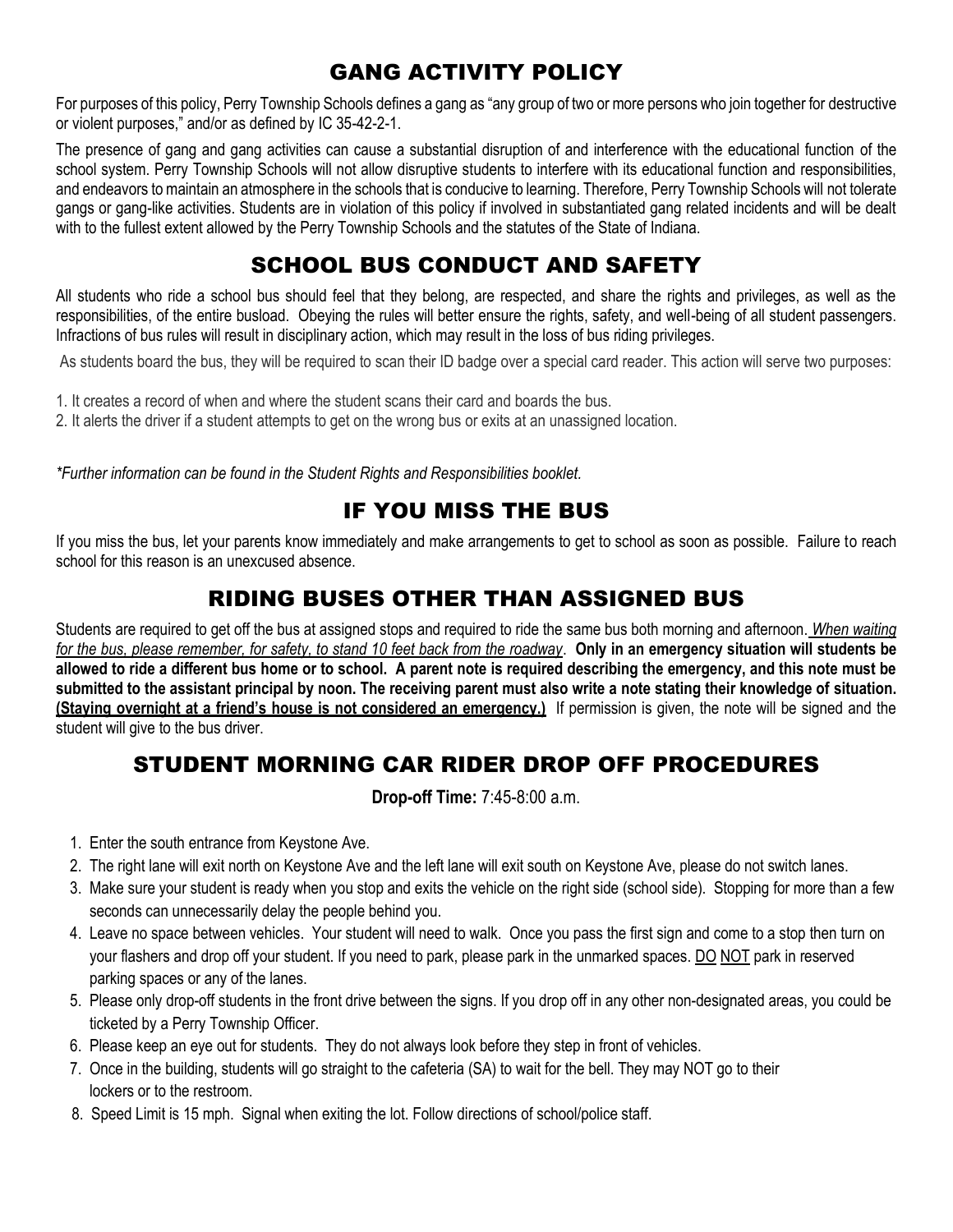# STUDENT AFTERNOON CAR RIDER PICK UP PROCECDURES

# **Pick-up Time (Monday, Tuesday, Thursday, Friday):** 2:55-3:10 p.m.

**Pick-up Time (Wednesday):** 2:30-2:45 p.m.

- 1. Enter the south entrance from Keystone Ave.
- 2. Leave no space between vehicles. Your student will need to walk to get to your vehicle. If you need to park, please park in the unmarked spaces. DO NOT park in reserved parking spaces or any of the lanes
- 3. Please only pick-up students in the front drive between the signs. If you pick up in any other non-designated areas, you could be ticketed by a Perry Township Officer.
- 4. Once you pass the first sign and come to a stop then turn on your flashers and pick up your student.
- 5. Please keep an eye out for students. They do not always look before they step in front of vehicles.
- 6. Once you pick-up your student, proceed to the exit lane. At the exit the right lane turns north on Keystone and the lane turns south on Keystone.
- 7. Speed Limit is 15 mph. Signal when changing lanes or exiting the lot. Follow directions of school/police staff.

# CAFETERIA

Money can be deposited by cash, check or online. Cash and Check payments may be placed in the black boxes located in the cafeteria or the main office. The student's name and lunch number must be placed on the outside of the envelope. On-line payments may be made by going to perryschools.org. Please allow 24 hours for online payments to be available in the student's account. Account balances may also be checked online. Please contact the school if you need assistance with your student's account or if you believe you qualify for financial assistance. Free and reduced applications are available at the school or online on the district website. *Please submit only one application per family.* **A new application must be completed each school year.** Students qualifying for Free or Reduced price meals also qualify for textbook assistance.

Students must purchase a meal before ala Carte items can be purchased. Milk may be purchased with a lunch from home. No

off-campus food (including soft drinks) may be brought into the school cafeteria during lunchtime.

### **Prices**

Breakfast Free to all students

Lunch \$2.70

Ala Carte items are priced individually. (See menu available in the cafeteria and online at perryschools.org).

Free breakfast is served in the cafeteria after students are dismissed from the buses.

Additional items are also available for purchase in the BIRD FEEDER. **Limited to 2 per day and only consumed by the purchaser.**

### STUDENT SERVICES

Southport 6th Grade Academy offers a variety of services to students, parents, and faculty members. These services include helping students to achieve academic success, assisting with educational planning, interpreting test results, and assisting in scheduling. In addition, the staff assists students individually, as well as in support groups, dealing with personal and family issues. In some cases, referrals to private and community agencies may be used to enhance our school services.

# TARDINESS TO CLASS

It is important that the students develop the lifelong desirable habit of being time responsible. Our school has developed a system of procedures and passes to enable students to conduct any necessary business without being late. Teachers should be able to begin class instruction without having to stop, admit late students, and then begin again. Repeated tardiness to class shall constitute grounds for consequences from an Administrator including but not limited to: parent contact, lunch detention, after-school detention, in-school suspension, or out-of-school suspension. Teachers will inform parents on the student's second tardy to class so that together this problem may be solved.

# TARDINESS TO SCHOOL

- 1. Most tardiness to school can be prevented. Students may arrive to school no earlier than 7:45 a.m.
- 2. Students tardy to school (after 8:10) must: enter at door 1, report to student services, sign-in, and give reason for tardy, and receive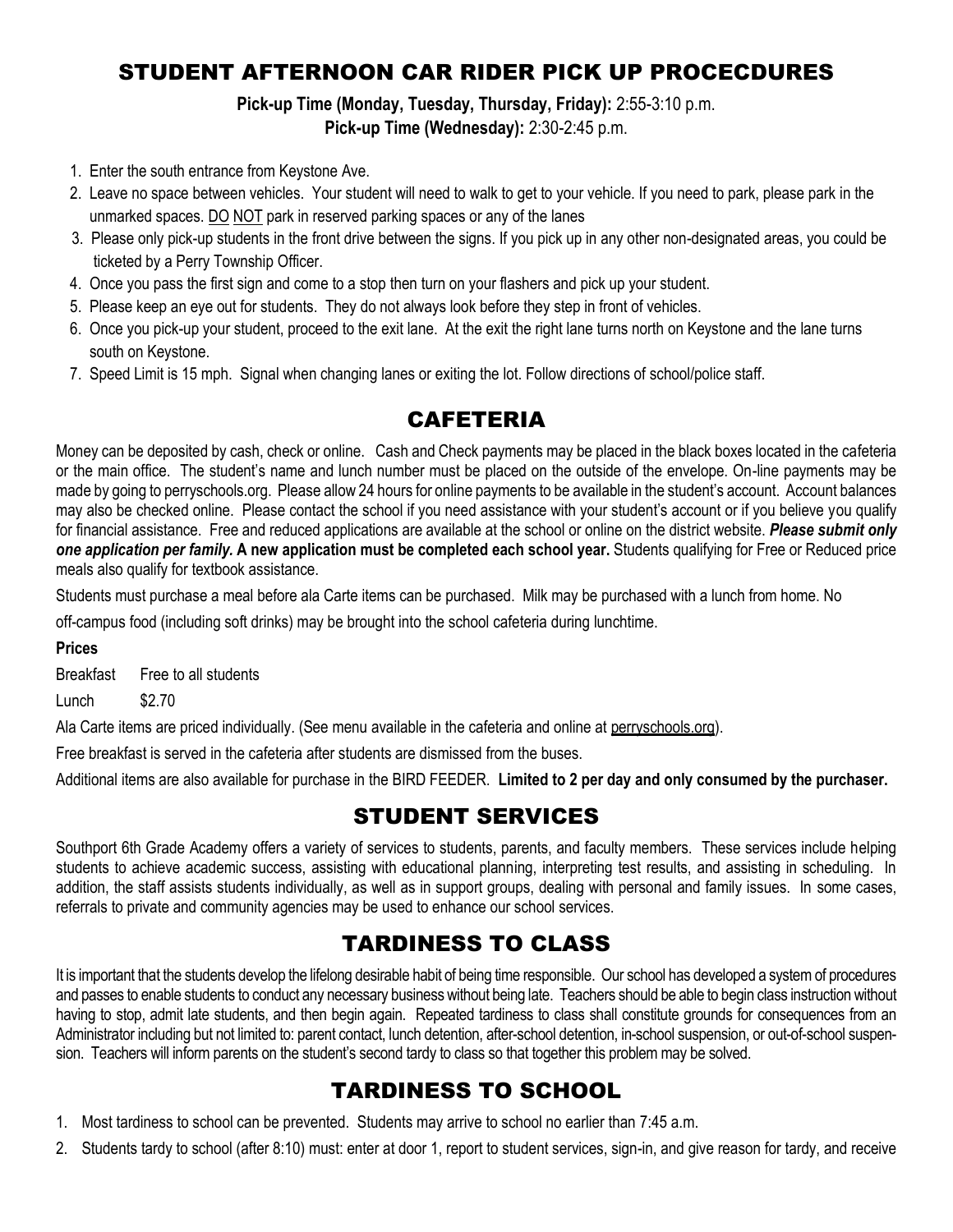a pass to class.

- 3. Continued tardiness will result in a referral being made to the Social Worker. This referral is computer generated on the student's 5th tardy to school.
- 4. The school counselor will also become involved with the student who is repeatedly tardy.
- 5. Excessive tardies to school may result in being put on Legal Notice and other disciplinary action may apply (i.e., after-school detention) This means a doctor's excuse is needed when absent. Students will be referred to court for multiple unexcused tardies to school.

# ABSENCES

Regular attendance is a prerequisite for good education. Regular attendance also indicates desirable health habits. It is the student's responsibility to have regular attendance. **PARENTS SHOULD CALL THE ATTENDANCE NUMBER (317-789-1402) TO REPORT AN ABSENCE.** The reason for the absence should be reported in this phone call. If phone contact has **NOT** been made with the parent, the student **MUST** bring a parent note to Student Services upon returning to school.

**Truancy** is the willful refusal of a student to attend school. Examples include, but are not limited to the following:

- 1. Leaving school for any reason without signing out or receiving permission from the office.
- 2. Student refuses to attend school.
- 3. Absence from school without prior permission from parent/guardian. This includes when a student misses the bus if the parent is unaware the student has missed the bus.
- 4. Absence from class without proper permission.

The policy for **credit /no credit on completed work due to absence** is listed below:

|                          | <b>DAILY</b>       | TEST/             |
|--------------------------|--------------------|-------------------|
|                          | <b>HOMEWORK</b>    | <b>PROJECTS</b>   |
| Regular Absence          | Full credit        | Full credit       |
| In-school suspension     | Full credit        | Full credit       |
| Out-of-school suspension | <b>Full credit</b> | Full credit       |
| Truancy                  | No credit          | Cannot be made up |

*\*Further information can be found in the Student Rights and Responsibilities booklet.*

# WORK MISSED WHILE ABSENT

When students are absent, they are expected to make up work. Work not made up will be reflected in lower grades. **Students who have been ill or hospitalized** or will be absent **three or more days** because of illness may have their assignments sent home by contacting Student Services (789-1462). To request assignments, **parents should call before 8:00 a.m.** or the day before assignments are to be taken home. Assignments are also available through Canvas.

**Student Services does not gather assignments for students who know ahead of time that they will be out of school for an extended vacation, funeral, etc.** It is the **student's responsibility to request the assignments from each teacher** by bringing a written note from the parent/guardian stating when the student will be absent.

It is expected that the work will be completed and returned to the teachers when the student returns to school or before additional work is requested.

*\*Further information can be found in the Student Rights and Responsibilities booklet.*

# WITHDRAWING FROM SCHOOL

Parents are to inform Student Services in advance when withdrawing their child from school. **On the last day the student attends Southport 6th Grade Academy he or she should plan to stay the entire day.** All textbooks, Media Center materials, and any other property belonging to the school must be returned. Copies of the withdrawal form and the health record will be given to the student to take to his/her new school. Additional records will be copied and sent to the new school upon written request from the school.

# CRISIS INTERVENTION PROCEDURES

Perry Township Schools take a proactive stance in dealing with the safety of its school children and personnel. Each school in Perry Township has in place a Crisis Intervention Plan, approved both by the Administration and the School Board, for dealing with a crisis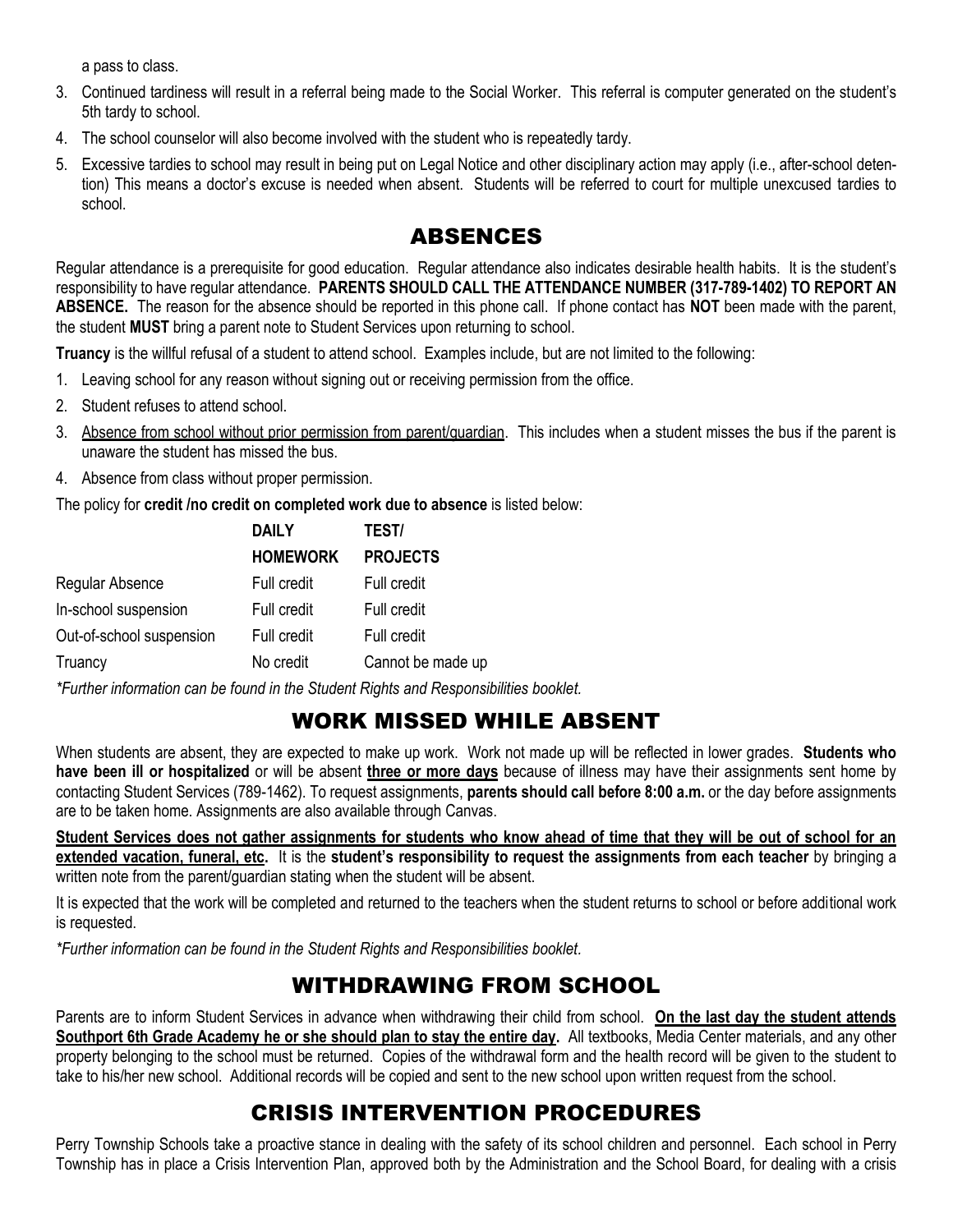situation should one occur. The major goals of a crisis intervention plan are to avoid panic and confusion in initial reactions to the crisis situation, to keep physical and/or psychological suffering to a minimum, to assist the school family in coping with a traumatic situation, and to restore the school to normal operation as soon as possible.

Principals instruct their staff members in the appropriate procedures to be followed in a variety of situations. Each school principal has the ability to reach parents in the event of a school emergency and the ability to deliver important school information in as timely a manner as possible by means of a program known as ParentSquare. For this system to be effective, parents need to make sure that Student Services has up-to-date contact information for them at all times.

# EMERGENCY DRILLS

Throughout the school year we will conduct, at least six (6) Fire, four (4) Severe Weather and two (2) Lockdown Drills.

# **TEXTBOOKS**

Textbooks are loaned to students for their use during the school year. Please write your full name on the textbook label, located on the inside of the front cover, in ink. Students are expected to pay for damages to or lost textbooks.

# LOST AND FOUND

All lost/found items should be turned into the cafeteria. Students should be sure that their full name is on all personal belongings, materials, and books. Having student names on all items makes it easier to return items to students. Students are encouraged not to leave their books, school materials, or personal items unattended at any time. **Students may check the lost and found for missing items during their lunch. Lost items without identification and not claimed will be donated each break to a charity organization.**

# SUPPLIES AVAILABLE AT SCHOOL

Sketchbooks and ear buds will be available to purchase in the main office.

Sketchbooks - \$3.00 Ear Buds – \$1.00

Replacement Student Agenda - \$6.00

Replacement Student ID - \$3.00

Replacement Lanyard - \$1.00

# LOCKERS

Each student will have the use of a hall locker. It is his/her responsibility to keep the locker in an orderly fashion. However, each team will conduct at least one locker clean-out per quarter. Students are not allowed to share lockers or to deface their locker in any manner. Food, drink or candy is not to be stored in the locker unless you pack your lunch. **Decals, pictures, mirrors, etc., are not to be attached to the outside of the lockers.** Students should not tell other students their locker combination. Lockers may be searched if it is deemed necessary.

*\*Further information can be found in the Student Rights and Responsibilities booklet.*

# INSTRUCTIONAL MEDIA CENTER (IMC)

The IMC is open every school day during regular school hours. Students are encouraged to use the Media Center for research and to check out reading materials. A student coming to the IMC must have a teacher signed pass indicating the purpose(s) of the visit; the student is expected to come straight to the IMC without making any other stops. A student wishing to check out materials must have the student ID card to do so and must not have any overdue materials or fines. The student is responsible for all books and materials checked out on his or her ID card, and the student will be charged for lost or damaged materials. Books are loaned for a two-week period and may be renewed. A magazine may be checked out for a week. Reference materials may be checked out during the last period of the school day and are due the first period of the following morning. A student may have up to three items on loan at one time, no more than 2 books and/or a magazine. The IMC staff expects materials to be returned promptly by their due date.

# EMERGENCY INFORMATION

All emergency information, such as medical problems, parent/guardian name changes, address changes, workplace and/or phone number changes should be updated throughout the year. The student or parent can report any changes to the Student Services Office by note or phone (317-789-1462). **Our ParentSquare system uses this emergency information to notify students and parents of**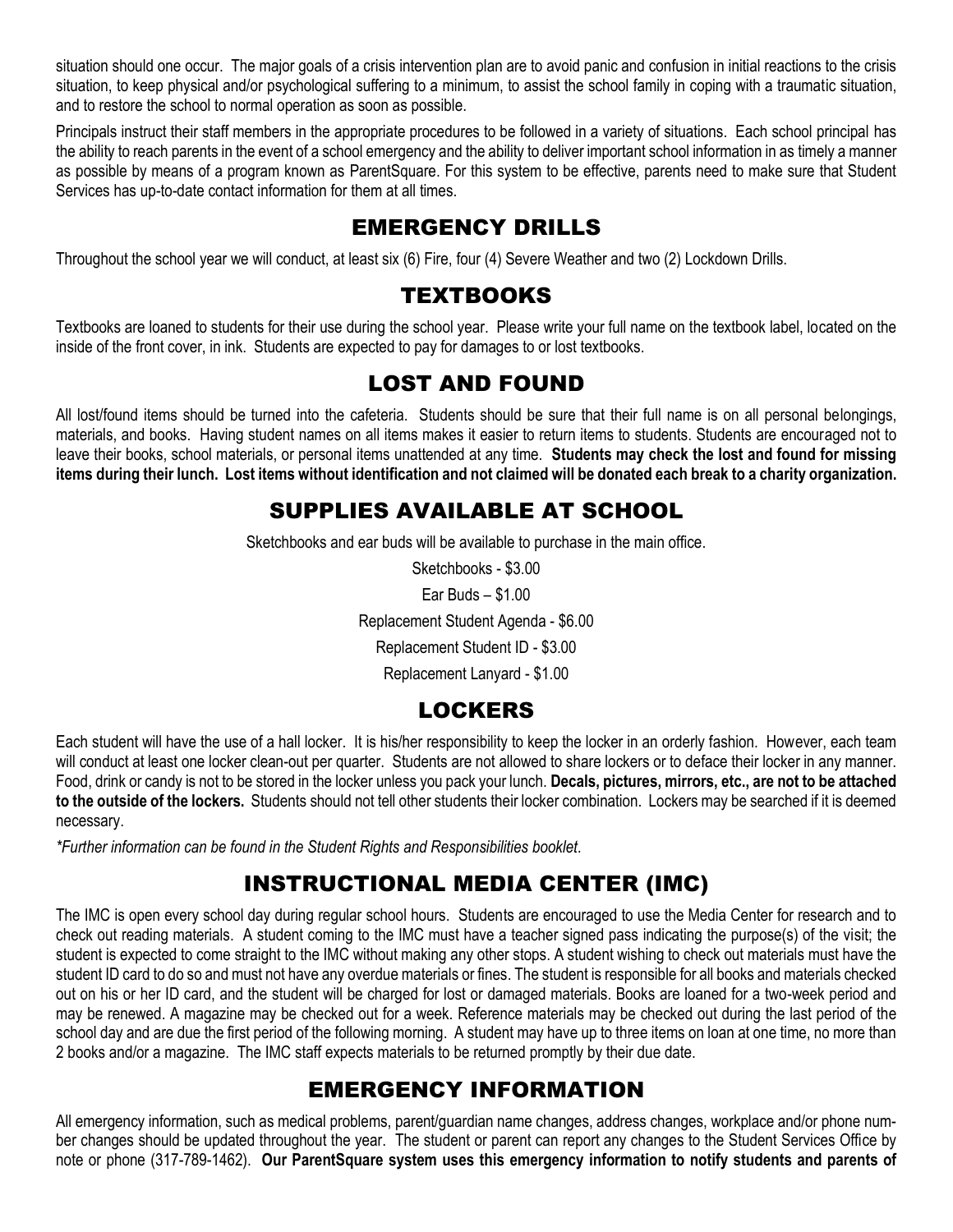### **emergencies and important information throughout the year.**

# HEALTH PROBLEMS

- 1. Parents/Guardians must inform the school nurse and appropriate counselor of any serious health problems that might affect a student's participation in either physical education or classroom activities. This information needs to be provided in writing, on letterhead from the appropriate doctor's office.
- 2. **A doctor's statement is required for a student to be excused from physical activities for more than one day.**
- 3. **Marion County Health Department** technicians will continue to test the hearing of all special education students, those new to Marion County, and special cases referred.
- 4. **Marion County Health Department** provides Vision testing to all special education students, those new to Marion County, and special cases referred.
- 5. Speech therapy is available through Southside Special Services.

# TAKING MEDICATION AT SCHOOL

2021 – 2022 medication consent is required for medication of any type to be taken at school. Parents must bring the medication to school **in the original container,** and pick the medication up**. Students may not transport medications.** This applies to prescribed, daily medication and over-the-counter medication. Medications will be kept locked in the clinic. Students may only carry medications if a doctor's order granting permission to carry the medication is submitted to the school nurse, along with signed parental consent. Asthma inhalers may be carried by students if the Asthma Action Plan completed by the physician indicates that they are allowed.

All students taking medications are to come to the clinic during the four-minute passing time closest to the time that the medication is to be taken. A "medicine pass" will enable a student to come to the office.

*\*Further information can be found in the Student Rights and Responsibilities booklet.*

# WHAT TO DO IF I BECOME ILL AT SCHOOL

- 1. The student should report any illness to the teacher.
- 2. The teacher will refer the student to the Clinic with a pass.
- 3. Only those listed on the emergency card can pick-up the student from school with ID.
- 4. **No one at school is allowed to give medication in any form, except the school nurse.**

# DOCTOR/DENTIST APPOINTMENTS

Dental and medical appointments should be made at times to allow the student to miss the least amount of school time possible. We prefer a call from parents but will accept a student bringing a written note, an email, or call to student services on the day of the appointment stating the purpose of the appointment and the time being picked up by the parent(s). The student will be given a "release pass" to leave class, get his/her materials, etc., and come down to student services to sign out on a sign-in/sign-out sheet. The student should return to school if time permits and sign in at student services to get an admit slip to class. Doctor and dentist appointments should ordinarily cause a student to miss only a part of his or her school day.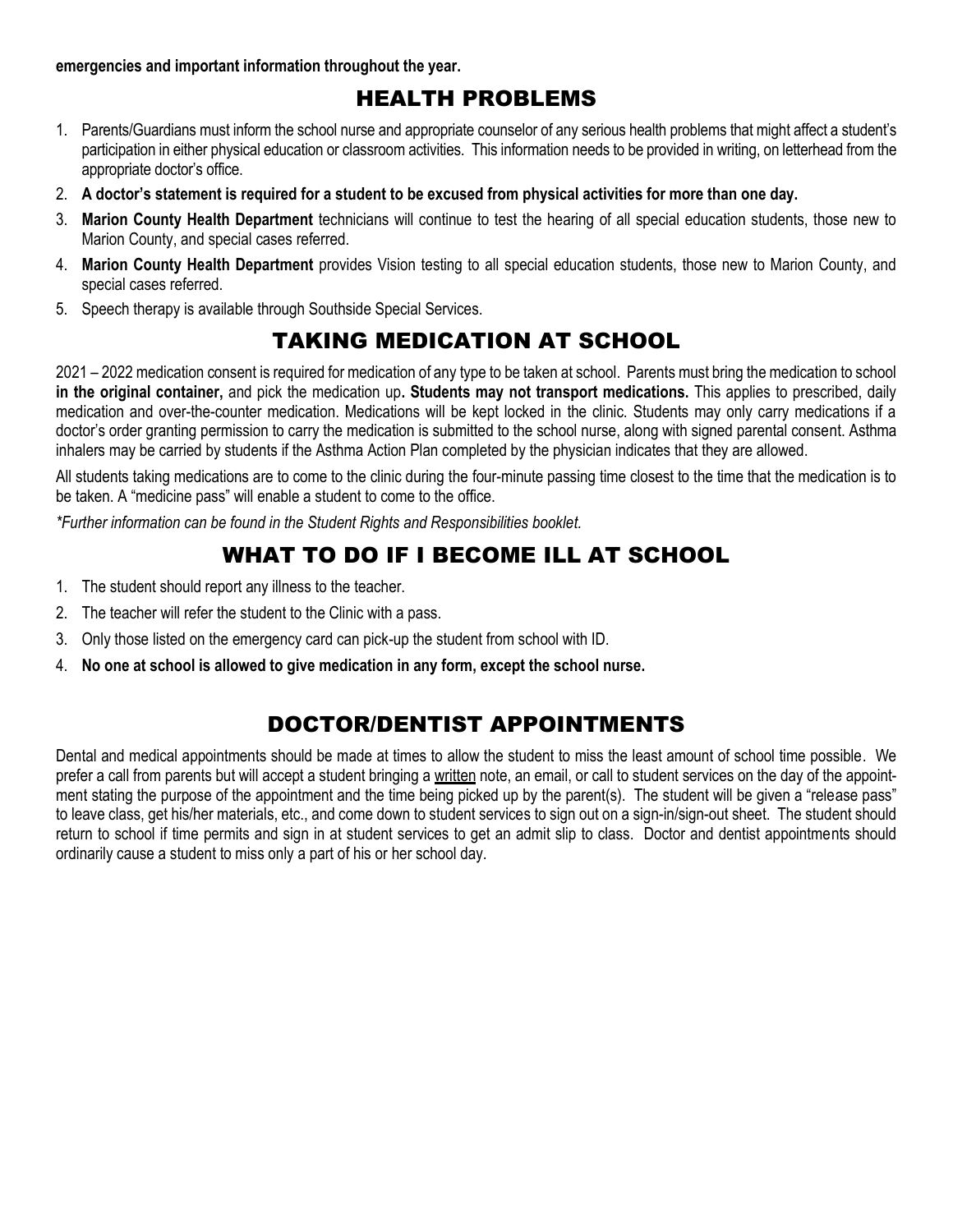|                  | <b>Southport 6th Grade Academy</b>                                                                                                                                                                                                                               |                                                                                                                                                                                                                                                                                                                                                                     |                                                                                                                                                                                                                                                              |                                                                                                                                                                                         |  |  |
|------------------|------------------------------------------------------------------------------------------------------------------------------------------------------------------------------------------------------------------------------------------------------------------|---------------------------------------------------------------------------------------------------------------------------------------------------------------------------------------------------------------------------------------------------------------------------------------------------------------------------------------------------------------------|--------------------------------------------------------------------------------------------------------------------------------------------------------------------------------------------------------------------------------------------------------------|-----------------------------------------------------------------------------------------------------------------------------------------------------------------------------------------|--|--|
|                  | <b>Hallway</b>                                                                                                                                                                                                                                                   | Cafeteria                                                                                                                                                                                                                                                                                                                                                           | <b>Restroom</b>                                                                                                                                                                                                                                              | <b>Assembly</b>                                                                                                                                                                         |  |  |
| Be<br>Respectful | Voice level 1<br>$\bullet$<br>Walk on the<br>$\bullet$<br>right side of<br>the hallway<br>keeping<br>hands, feet,<br>and objects to<br>yourself.<br>Respect all<br>$\bullet$<br>school prop-<br>erty, including<br>lockers, signs,<br>wall decora-<br>tions, etc | <b>I</b> Voice level 2<br><b>Listen to adults for</b><br>directions.<br><b>Use table manners</b><br>(please, thank you).<br>I Stay in your place<br>in line.<br>Ⅱ Make others feel<br>included.<br>I Listen to an-<br>nouncements with-<br>out talking.<br>D Only touch and eat<br>your own food.                                                                   | <b>I</b> Voice level 2<br>I Use your own stall.<br>I Flush when you fin-<br>ish.<br>I Clean up after your-<br>self.<br>D Be sure trash is dis-<br>posed of properly.                                                                                         | <b>I</b> Voice level 0<br>I Listen to adults for direc-<br>tions.<br>Give presenters your full<br>attention.<br><b>Be mindful of others</b><br>around you.                              |  |  |
| Be Responsible   | Keep your<br>$\bullet$<br>school clean.<br>Pick up trash,<br>$\bullet$<br>even if it is not<br>yours.<br>Report issues<br>$\bullet$<br>you cannot re-<br>solve to an<br>adult (vandal-<br>ism, large<br>spills, etc).<br>Use hallway<br>time wisely.             | <b>I</b> Food and trash<br>stay on your tray<br>and in the cafeteria.<br>Get all items the<br>first time through the<br>lunch line.<br>I Sit in your as-<br>signed area.<br><b>Raise your hand</b><br>and wait for permis-<br>sion to leave your<br>seat.<br>D Pick up trash<br>around you, even if<br>it is not yours.<br><b>I</b> Report problems<br>to an adult. | Do your business<br>quickly.<br>I Use soap to wash<br>your hands for 30 sec-<br>onds.<br>I Use only 2 towels to<br>dry.<br>Report issues you<br>cannot resolve to an<br>adult (vandalism, large<br>spills, etc).<br>D Pass/agenda should<br>be on the table. | Be seated quickly and<br>quietly to your assigned<br>area.<br>I While entering and exit-<br>ing, assist others if needed.<br>Report issues you cannot<br>resolve to an adult.           |  |  |
| Be Safe          | Walk at all<br>$\bullet$<br>times.<br>Eyes facing<br>$\bullet$<br>forward aware<br>of what is hap-<br>pening around<br>you.<br>Follow staff di-<br>$\bullet$<br>rections.<br>If you see<br>$\bullet$<br>something,<br>say some-<br>thing.                        | <b>U</b> Walk at all times<br>when you are not<br>seated in the cafete-<br>ria.<br>I Assist others in<br>need.<br><b>I</b> Remain seated at<br>all times unless di-<br>rected to move by<br>an adult.                                                                                                                                                               | <b>I</b> Return to class im-<br>mediately when fin-<br>ished.<br><b>I</b> Respect personal<br>space.<br>I Keep floors dry to<br>avoid slipping or fall-<br>ing.                                                                                              | <b>Remain seated unless</b><br>otherwise directed.<br><b>I</b> Remain quiet when adults<br>are speaking.<br>I Keep hands and feet to<br>yourself.<br>I Stay in line with your<br>group. |  |  |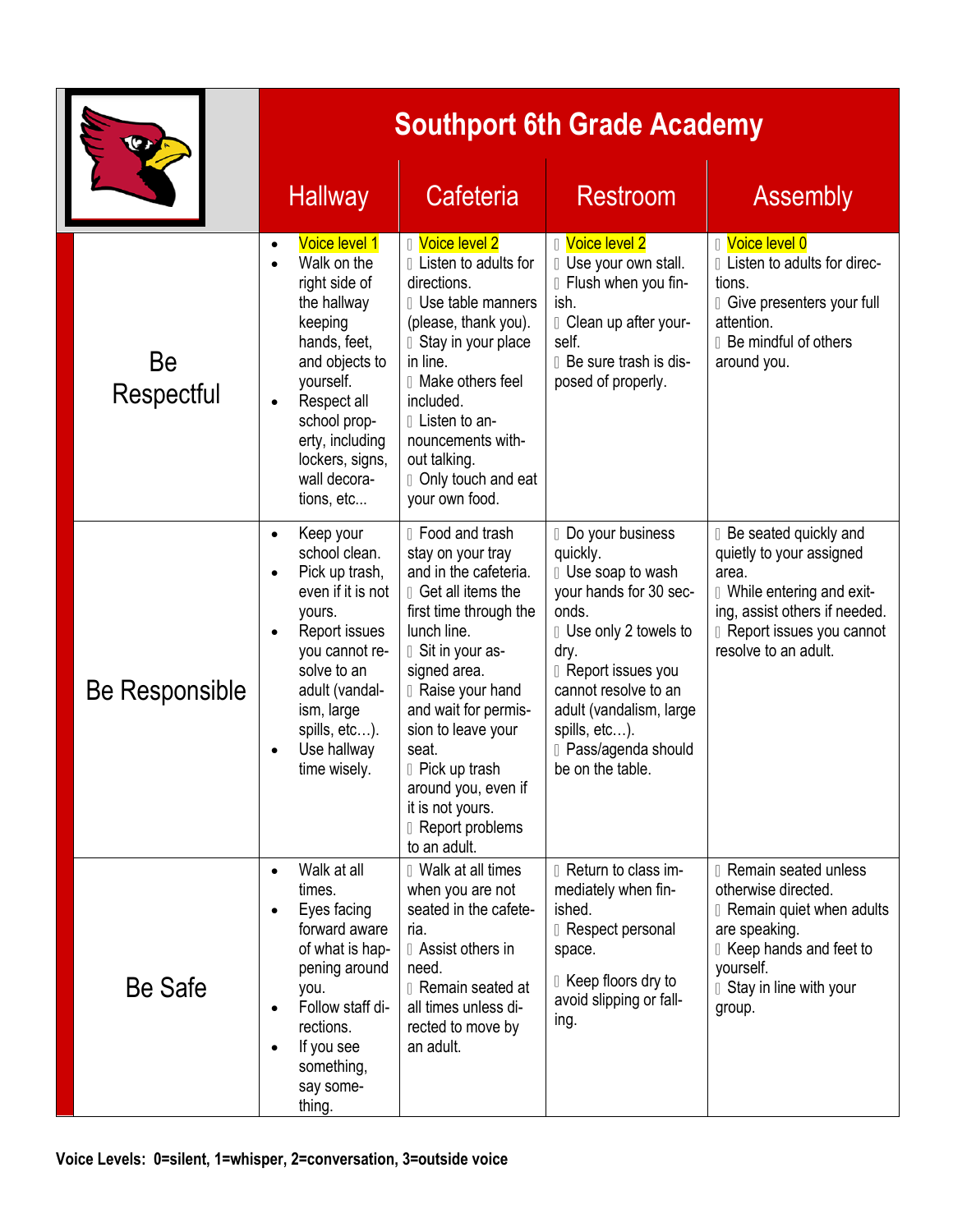# ATHLETICS

Interscholastic sports are provided for all students. In order for a student to be eligible to participate, he or she must meet certain scholastic requirements. Each student must have an updated IHSAA physical on file issued by a physician, or nurse practitioner, and to have completed all online registration. Physical forms are available in the Athletic Office, Main Office, or online. SA/SMS uses a digital ticketing process for most athletic events.

| Fall                 | Winter            | <b>Spring</b>          |
|----------------------|-------------------|------------------------|
| <b>Cross Country</b> | Swimming/Diving   | <b>Track and Field</b> |
| Girls' Golf          | Wrestling         | Girls' Tennis          |
| Soccer               | <b>Basketball</b> | Boys' Golf             |
| Boys' Tennis         |                   | <b>Baseball</b>        |
| Football             |                   | Softball               |
| Volleyball           |                   |                        |

### **CONDUCT AT ATHLETIC EVENTS**

Proper spectator conduct at athletic contests is expected. Consequences could include: removal from the event, suspension of attending future events, and possible prosecution for serious infractions.

- 1. Good sportsmanship means cheering our team and respecting the other school and game officials.
- 2. Students may **not** go to their lockers during or after the games.

3. Students will not be allowed to attend an athletic event if they leave school early because of illness or served an **all day** in school suspension on that day.

### **EXTRA CURRICULAR ACTIVITIES**

Students may be banned from attending extra-curricular events for the entire year or portions of the year by the administration because of school-related/behavioral issues.

### **SOUTHPORT ACADEMY CLUBS**

| Boys' & Girls' Club | <b>News Crew</b>   |
|---------------------|--------------------|
| Campus Life         | <b>Color Guard</b> |
| Drama Club          | Spell Bowl         |
| Math Bowl           | <b>Bible Club</b>  |

Student Ambassador

*Further information can be found in the Student Rights and Responsibilities booklet.*

# PICK-UP TIMES FOR SCHOOL EVENTS

Students are expected to have rides available at the conclusion of extracurricular events. Those students disregarding the pick-up times and who fail to have their rides available on time may be suspended from attending one or more events.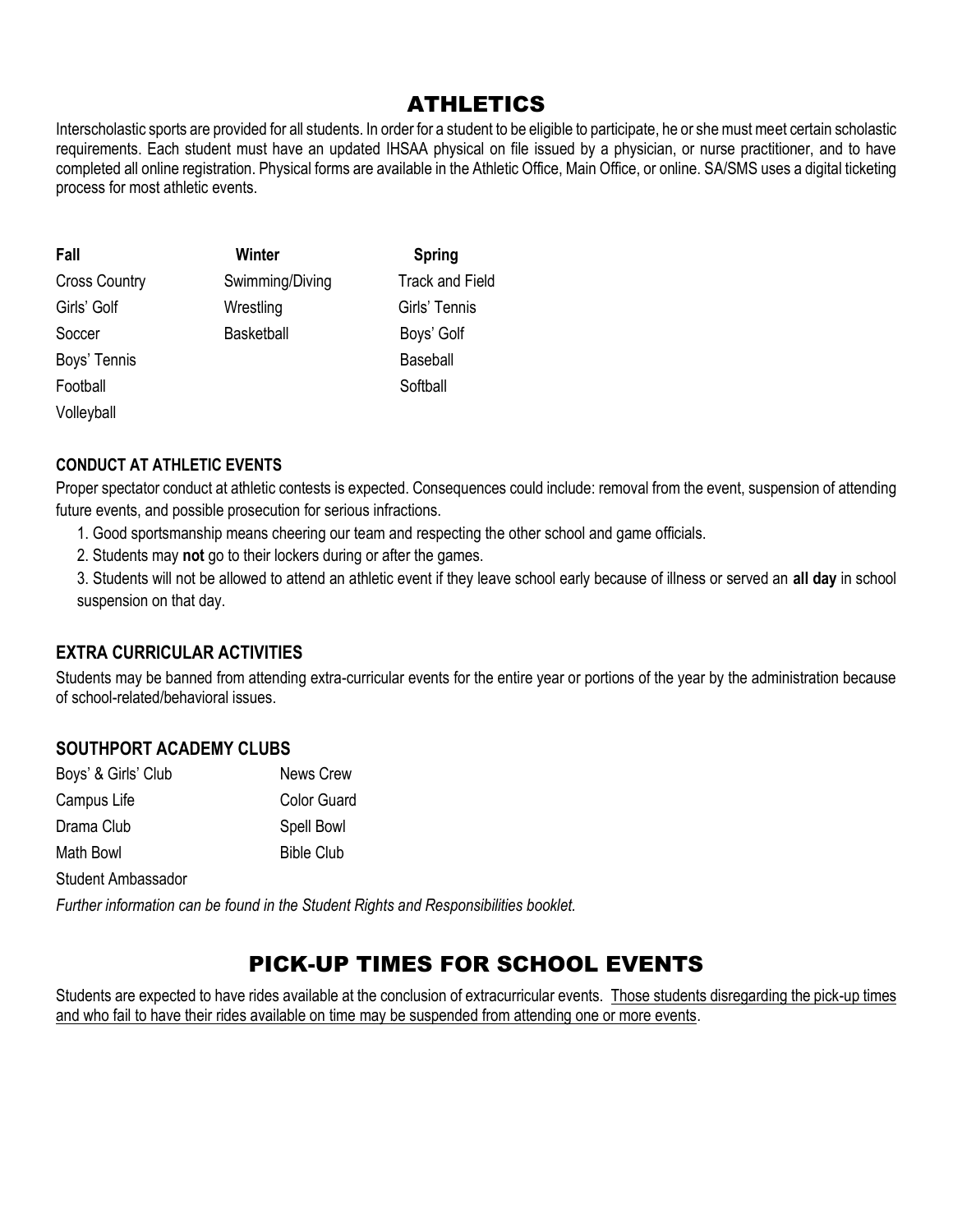# SOUTHPORT 6TH GRADE ACADEMY 2021 - 2022 SCHOOL SUPPLY LIST

- · Pencils
- · Pens
- · Colored Pencils
- · Pencil Bag
- · Loose Leaf Paper
- · 2 Spiral Notebooks
- · 2 Composition Notebooks
- · 4 Folders
- · Earbuds
- · Hand Sanitizer
- · 3 Boxes of Kleenex

Items needed if you have the class listed:

- · **World Language and Cultures**: 1 Colored Pocket Folder with Prongs
- · **Choir**: 1 inch 3 Ring Binder w/ Pockets
- · **Band**: Black Binder w/ 10 Clear Sheet Protectors

 **Project Lead The Way** – Pocket Folder, Pencil (not mechanical), large eraser

**Individual teachers may request additional items after the school year is underway.**

### *Ear Buds can be purchased in the main office for \$1.00*